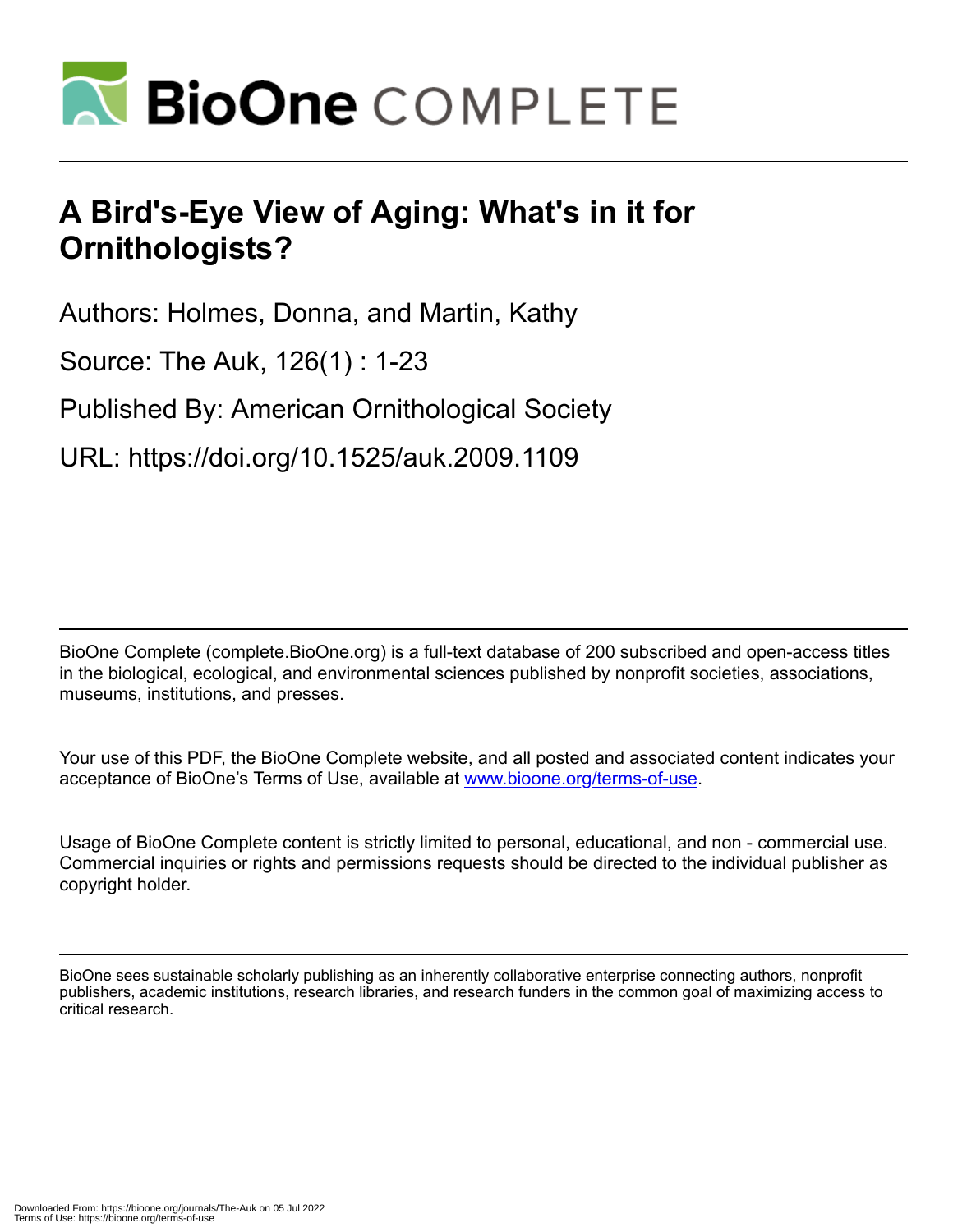## **The Auk**

*An International Journal of Ornithology* Vol. 126 No. 1 January 2009



*The Auk* 126(1):1–23, 2009  $© The American Ornithologists' Union, 2009.$ Printed in USA.

### *SPECIAL REVIEWS IN ORNITHOLOGY*

## **A BIRD'S-EYE VIEW OF AGING: WHAT'S IN IT FOR ORNITHOLOGISTS?**

DONNA HOLMES<sup>1,3</sup> AND KATHY MARTIN<sup>2</sup>

<sup>1</sup>*School of Biological Sciences and Center for Reproductive Biology, Washington State University, Pullman, Washington 99164, USA; and* <sup>2</sup>*Department of Forest Sciences, University of British Columbia, Vancouver, British Columbia V6T 1Z4, Canada*

Organismal aging, or senescence, can be defined as a progressive, irreversible loss of function that results in declines in fertility and survival. This definition restricts "aging" to age-related deterioration that occurs after organisms reach maturity, in-

cluding processes that can be detrimental to reproductive success and, hence, relevant to fitness tradeoffs. The biology of aging, or "biogerontology," is broadly focused on understanding basic processes responsible for variation in animal life spans and aging patterns, including evolutionary forces as well as physiological and molecular mechanisms (Finch 1990, Rose 1991, Kirkwood and Austad 2000). Much of the research in this field is couched in terms of preventing aging-related disease or extending human life span, and most biogerontological researchers use short-lived, inbred laboratory model species for which molecular tools are very well developed (e.g., mice, flies, and roundworms) rather than wild,

**"Bird studies offer a rich resource for exploring the biochemical and molecular mechanisms that underlie variation in aging and longevity within and between species, as well as the genetic, developmental, and physiological bases of life-history tradeoffs."**

models for aging studies, there is growing appreciation of the utility of comparative and evolutionary approaches to understanding basic aging processes (Austad 2001, Holmes et al. 2003a, Buffenstein 2005, Hulbert et al. 2007, Holmes and Kristan 2008).

> Improvements in marking and monitoring techniques now furnish a wealth of demographic data from wild bird populations that are very valuable for addressing predictions of evolutionary aging and life-history theory. Various researchers are seeking reliable physiological correlates of senescence-related changes in birds (Monnier et al. 1999, Holmes and Austad 2004, Monaghan and Haussmann 2006, Palacios et al. 2007), refining clinical immune assays and other aging "biomarkers" for application to studies in both wild and captive populations. Bird studies offer a rich resource for exploring the biochemical and molecular mechanisms that underlie variation in aging and longevity within and between species, as

free-living animals. Because longevity and sustained health are a primary focus of the biology of aging, there is also intense interest in animals, including many bird species, that are exceptionally long-lived for their body sizes or metabolic rates and that may have interesting physiological or molecular mechanisms for long-term maintenance of somatic integrity and reproductive capacity. Along with a push to adopt longer-lived, outbred animal well as the genetic, developmental, and physiological bases of lifehistory tradeoffs. Research is already underway that is geared specifically toward the discovery of "anti-aging" mechanisms in birds and other extremely long-lived animals that hold special promise as animal models. However, although great potential exists for dialogue across disciplines, much of the biogerontological literature that would be useful for facilitating innovative, interdisciplinary

#### 3E-mail: djholmes@wsu.edu

The Auk, Vol. 126, Number 1, pages 1-23. ISSN 0004-8038, electronic ISSN 1938-4254. © 2009 by The American Ornithologists' Union. All rights reserved. Please direct all requests for permission to photocopy or reproduce article content through the University of California Press's Rights and Permissions website, http://www.ucpressjournals. com/reprintInfo.asp DOI: 10.1525/auk.2009.1109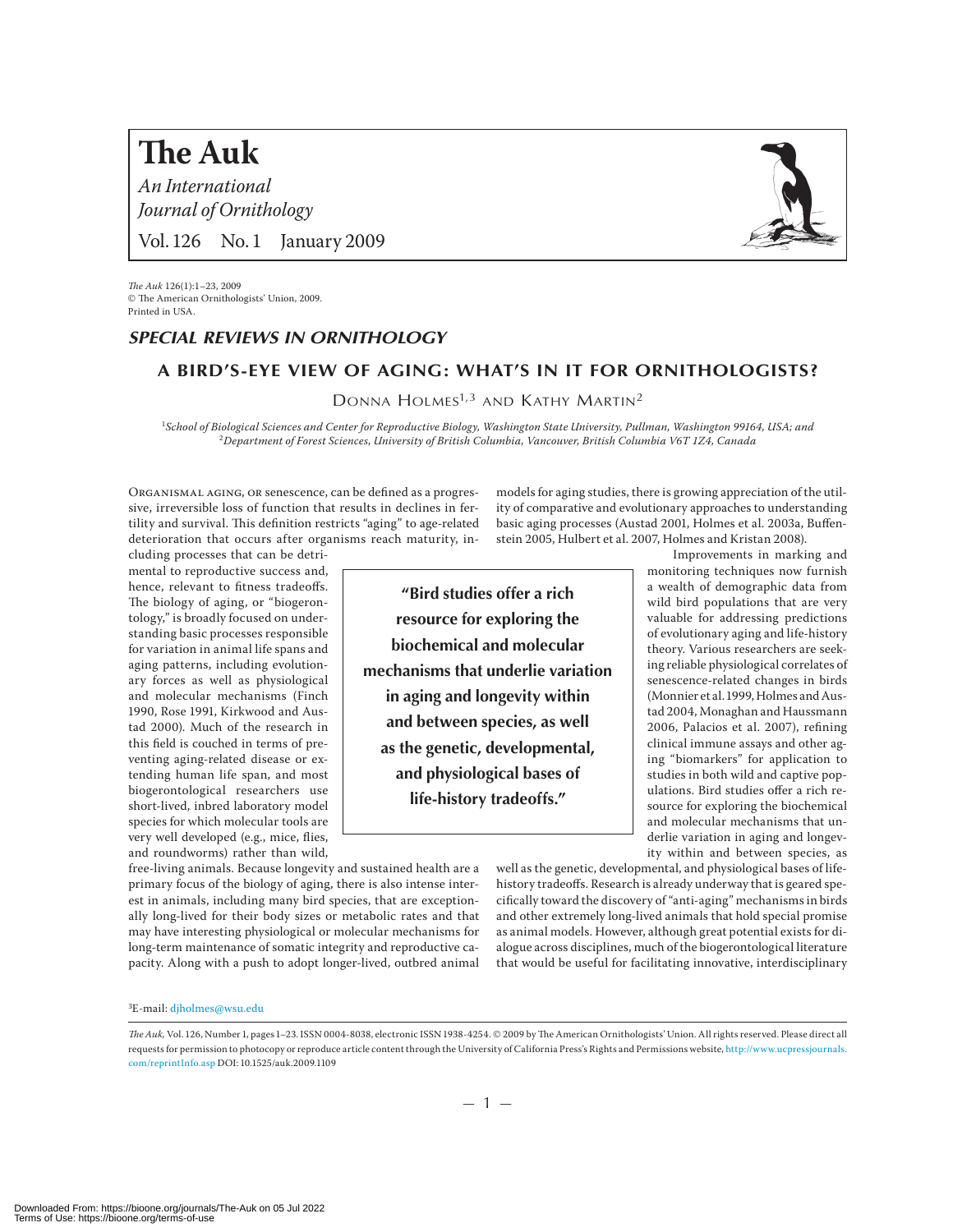research on avian aging and related areas remains unfamiliar or inaccessible to ornithologists.

Avian biologists are currently making exciting research contributions that are directly relevant to the field of aging (reviewed in Holmes and Ottinger 2006, Monaghan et al. 2008, Ricklefs ). But communication and collaboration between ornithologists—particularly those working with wild birds in the field and more biomedically oriented researchers of aging are still rare. Here, we highlight some central research issues in the biology of aging that are of particular relevance to avian biology as a whole. We review recent findings that could be particularly interesting for ornithologists working in aging and related areas. We discuss the importance of developing more meaningful proximate measures of avian aging, and identify some aging measures and "biomarkers" that have special promise for bird studies. Finally, we suggest ways to build a more comparative and ecologically based "avian biogerontology," integrating research priorities of ornithologists, comparative zoologists, and biogerontologists.

#### **AVIAN AGING AND LONGEVITY: AN OVERVIEW**

The biology of aging is focused on how "ultimate," evolutionary forces shape variation in life spans and aging patterns between and within groups of animal species, as well as on the "proximate" physiological, cellular, and molecular mechanisms underlying these patterns. Central questions in the field currently include why some kinds of animals, such as birds or bats, live longer and age more slowly than others with similar body sizes and metabolic rates, and whether diverse animal taxa share key genes or metabolic pathways that shape life spans and aging rates (Kirkwood and Austad 2000, Promislow et al. 2006, Ricklefs 2008).

Comparative explanations for the wide variation in animal life spans and aging patterns include a long-standing idea that animal life spans are constrained primarily by their metabolic rates and resulting cellular wear and tear. This idea is typically referred to as the "rate of living" theory. This proximate, mechanistic theory was based on a strong, positive correlation between body size and maximum documented species longevities within vertebrate classes, coupled with a strong, inverse, relationship between species life spans and basal metabolic rates (Pearl 1928, Austad and Fischer 1991, Speakman 2005a). Currently, a more robust theoretical scenario for the evolution of variation in life span is provided by evolutionary senescence and life-history theory (Stearns 1992, Kirkwood and Austad 2000, Promislow et al. 2006, Monaghan et al. 2008, Ricklefs 2008). Tenets of this body of theory include the central concept of adaptive, genetically based tradeoffs between current and future survival and reproduction. Animal populations subject to higher mortality from predation, disease, or accident generally are expected to evolve more rapid maturation rates, earlier reproductive investment, and higher fecundity. A corollary prediction of this tenet is that in the absence of higher mortality risk, natural selection should favor organisms with slower aging rates and adaptations that ensure long-term somatic maintenance (Williams 1957, Edney and Gill 1968, Partridge and Barton 1993, Kirkwood and Austad 2000, Martin 2001). Evolutionary and more mechanistic ideas for explaining basic aging processes are continually being integrated, and proximate developmental, metabolic, and oxidative processes undoubtedly play major roles in organismal senescence.



FIG. 1. Comparison of relationships between maximum documented species life spans and basal metabolic rates for birds (upper line) versus mammals (lower line). Although birds have higher metabolic rates, on average, than mammals of similar body mass, many avian species live longer and age more slowly. For birds,  $n = 108$  species; for mammals,  $n = 267$ . (Reproduced from Hulbert et al. [2007] with permission of A. Hulbert and American Physiological Society.)

*Birds as exceptionally long-lived animals*.—Birds exhibit a wide range of life spans and aging patterns (Bennett and Owens 2002, Gill 2007). In general, however, avian species live 1.5 times longer than similar-sized mammals, on average, despite much higher (2–3 times) mass-specific metabolic rates and lifetime oxygen expenditures (3-4 or more times higher) (Figs. 1 and 2; reviewed in Holmes and Austad 1995b, Speakman 2005a, Ricklefs ). Maximum species longevities derived from banding records for wild bird populations show that even small songbirds often survive for more than five years in the wild, and that reproductive senescence in many birds occurs at under half the rate of that in similar-sized rodents in captivity (Newton 1989; Holmes et al. 2001, 2003b; Brunet-Rossinni and Austad 2006; Ricklefs ). Avian species that mature and reproduce extremely slowly including seabirds (some with documented life spans of  $\geq 50$ years)—are among the longest-lived homeotherms for their size. Slow aging and long life spans in avian species are generally correlated with slow declines in reproductive success (e.g., Pugesek and Diem 1983, Ottinger et al. 1995, Nisbet et al. 1999).

Taken in comparative context, observations about the apparently slow aging rates of birds are intriguing to biogerontologists and may also be of greater significance to ornithologists than is generally recognized. In the field of aging, there is a continual search for animal model strains or species that appear to be particularly resistant to aging and aging-related diseases. A growing number of specific "longevity assurance" genes have been identified in inbred laboratory animals over the past two decades,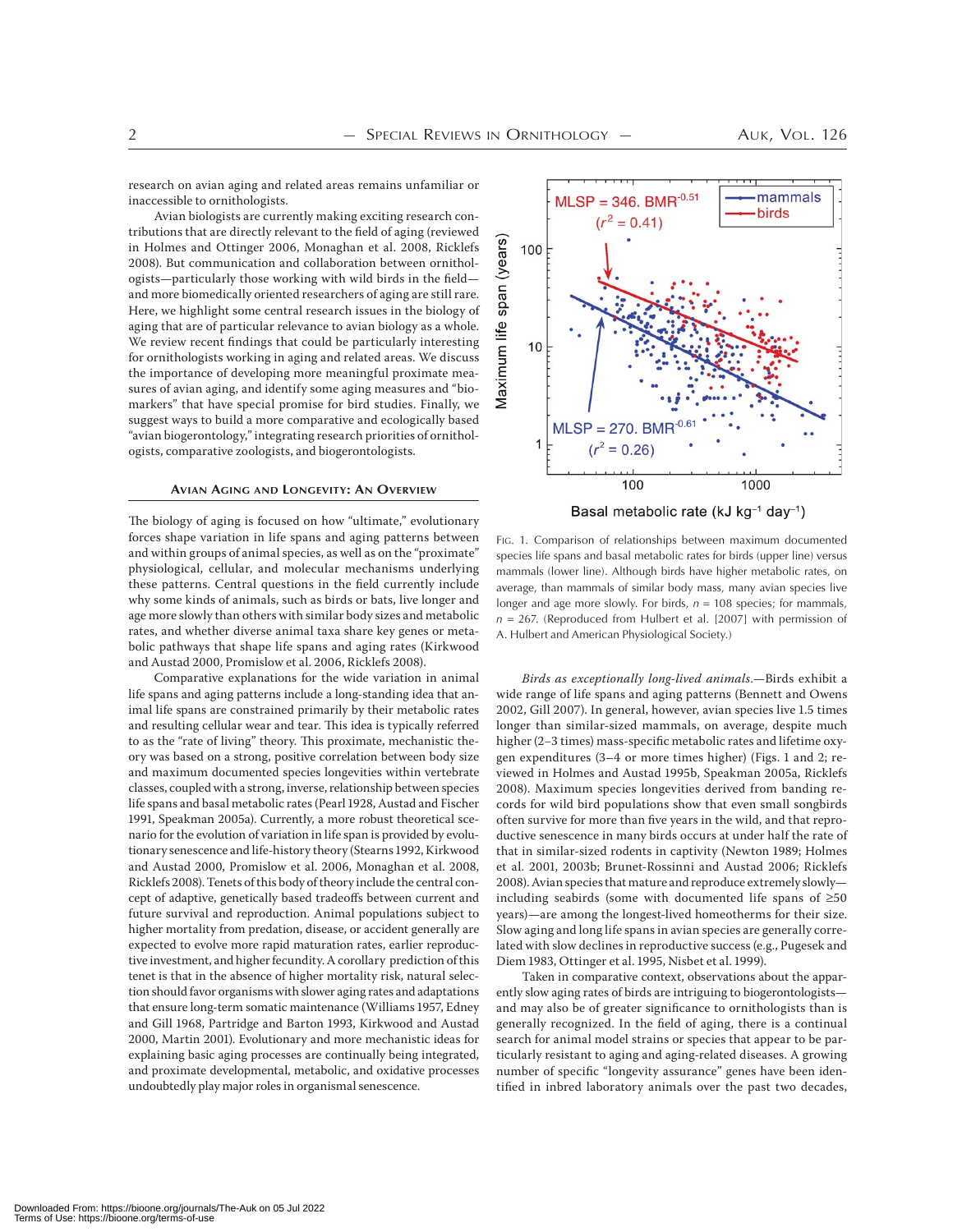

FIG. 2. Comparison of log*e* (lifetime energy expenditures [kJ/g] of tissue) for (A) mammal ( $n = 249$ ) and (B) bird ( $n = 164$ ) species. Birds tend to have higher average metabolic rates for their body masses, than mammals and to expend more energy over the course of a lifetime. (Reproduced from Speakman [2005a] with permission of author and The Company of Biologists.)

and there is an intense effort underway to identify the biochemical and physiological processes controlled by these genes. Some exceptionally long-lived laboratory strains of worms, flies, and mice that possess genes for slow aging also have demonstrably enhanced defenses against certain stressors and types of cellular and molecular damage and, in particular, against damage caused by normal oxidative metabolism. There is also great interest in developing additional animal model species and systems for investigating aging processes, including wild, outbred animals like birds, bats, snakes, fishes, and mole-rats (Brunet-Rossinni and Austad 2004, Buffenstein 2005, Gerhard 2007, Bronikowski 2008).

It has been suggested that the apparently slow aging rates seen in homeotherms that fly (birds and bats) are an evolutionary correlate of low adult mortality rates afforded by efficient modes of escape from predators and accidental death (Williams 1957;

Edney and Gill 1968; Partridge and Barton 1993; Ricklefs 1998, 2008; Kirkwood and Austad 2000). Long life spans and slow aging in birds could, alternatively, be a result of the metabolic demands and intensity of selection for flight performance, rather than a straightforward outcome of life-history evolutionary forces (Speakman 2005a, Hulbert et al. 2007, Ricklefs 2008). In either case, the basic biology of aging in birds is worthy of more focused research.

#### **DEMOGRAPHIC PATTERNS AND THE MEASUREMENT OF AVIAN AGING**

*Demographic measurement of aging*.—Detecting and measuring rates of senescence in captive or free-living animals, including birds, depends on the collection of data on age-specific rates of survival or reproduction from mature adults. Long-term, longitudinal studies of large numbers of individuals in wild bird populations have provided a great deal of data suitable for testing ideas from evolutionary aging and life-history theory, including predictions about tradeoffs between reproduction and long-term survival (Newton 1989, Promislow 1991, Stearns 1992, Newton and Rothery 1997, Bennett and Owens 2002, Roff 2002, Monaghan et al. 2008, Ricklefs 2008). Usually, relatively few individuals of a given population reach extreme old ages in the wild, but gradual increases in mortality and declines in reproduction consistent with senescence have now been documented for many avian populations (Ricklefs 1998, Holmes et al. 2001, Ricklefs and Scheuerlein 2003, Brunet-Rossinni and Austad 2006). An increasing number of studies of relatively shorter-lived songbirds and grouse show quite strong declines in survival and reproductive success among birds in older age classes (Wiebe and Martin 1998, Sandercock et al. 2005a, Brommer et al. 2007, Keller et al. 2008). Conventional analytical approaches to demographic studies of aging typically include calculation of age-specific probabilities of death or infertility using survivorship, mortality, or morbidity plots (Fig. 3; Finch 1990, Tatar et al. 1996, Pletcher 1999, Kirkwood and Austad 2000, Bronikowski and Promislow 2005). In studies of wild bird populations, senescence is generally inferred from statistically reliable age-related declines in adult survival or reproductive success, after discounting effects on these traits attributable to specific diseases or terminal illness.

For the most part, the proximate mechanisms responsible for patterns of "demographic senescence," or aging-related changes in various vital rates in wild bird populations, remain undetermined. But a few studies of seabirds and raptors have documented declines in the foraging success of very old individuals compared with that of middle-aged birds (Newton and Rothery 1997, Reed et al. 2008). Age-related variation in various parameters relevant to animals' health, condition, or specific aging-related physiological syndromes (e.g., fertility declines, changes in immune measures, cardiovascular function, or accumulated products of oxidative damage to cells) can also be used to test the hypothesis that senescence is actually occurring. Given adequate numbers of knownage individuals in a range of age classes, demographic analyses of senescence patterns can be useful for (1) testing the hypothesis that reliable aging-related declines are occurring in adult survival, reproduction, or other specific functional measures; (2) comparing patterns of aging-related declines of different physiological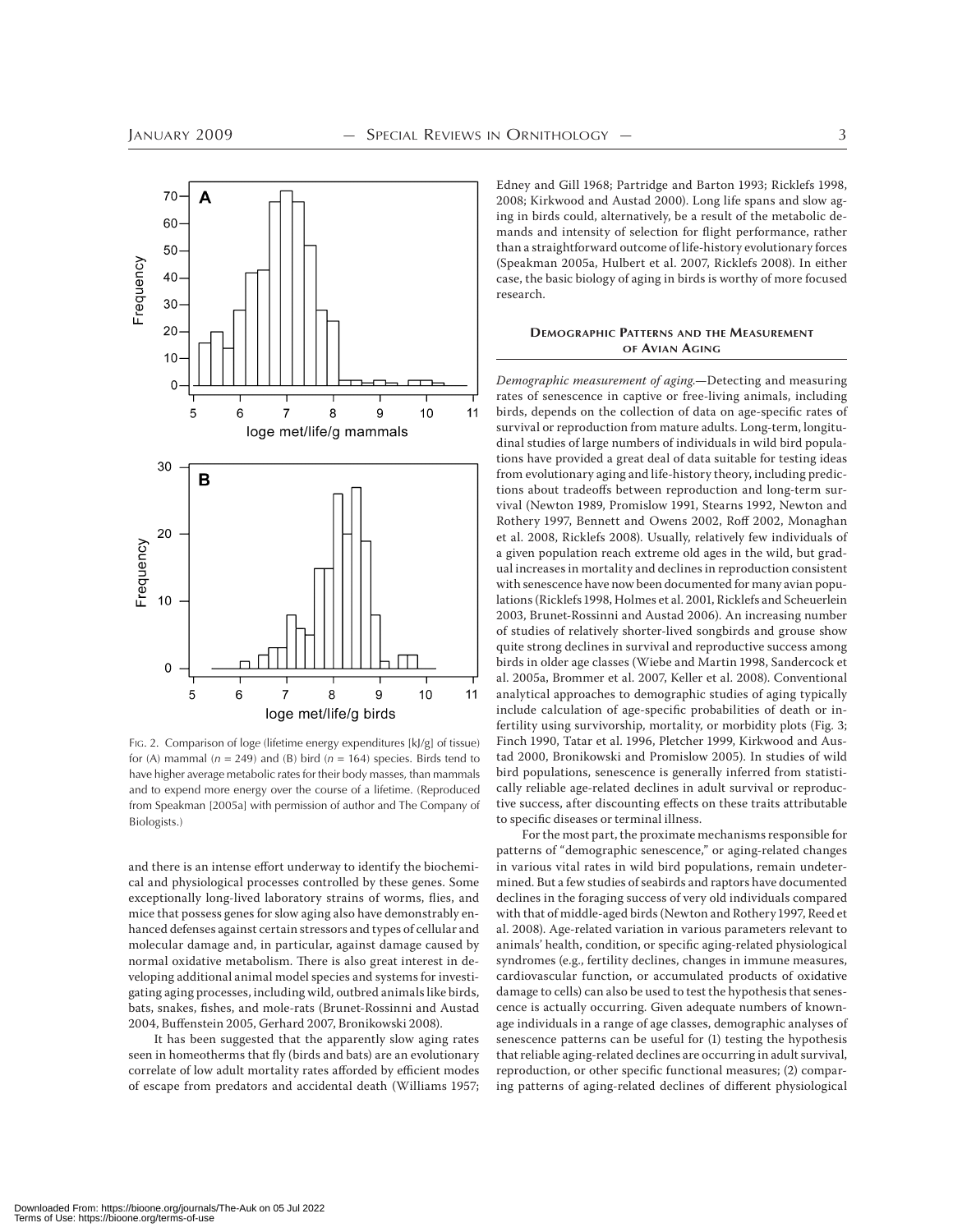

FIG. 3. Declining survivorship consistent with aging in wild populations of (A) European Barn Swallow and (B) Collared Flycatcher. Survival rates that fall below the dashed lines reflect age-related increases in mortality consistent with aging. Data from both populations represent band– recapture records from thousands of individuals. (Reproduced from Holmes and Austad [2004] with permission of the authors and Highwire Press [adapted from original data from Møller and Szép 2002 and L. Gustafsson pers. comm.].)

systems such as immunocompetence or stress responses; and (3) comparing aging patterns between closely related taxa, populations, or experimental groups across different environmental types and conditions (Promislow 1991, Rose 1991, Stearns 1992, Roff 2002, Ricklefs 2008, Wilson 2008, Bears et al. 2009).

*Detecting avian aging in the wild: Probability can obscure ability*.—Variability in ecological factors or stochastic trends present statistical and other kinds of challenges to gathering the demographic data needed for senescence studies in the wild. Avian aging studies must consider that adult birds often show age-related increases in reproductive success before they reach prime reproductive maturity and undergo subsequent senescence; thus, the performance of old birds is most appropriately compared with that of middle- or prime-aged birds. Declining survivorship with age produces smaller numbers of individuals in older age classes, resulting

in increased statistical variance in estimates of vital rates at the oldest ages. Older age classes may not be phenotypically or genetically representative of the entire populations under study but may consist of subsamples of adult individuals, depending on whether or how longevity traits covary with other demographic traits and on the presence or strength of tradeoffs at different ages (Rose 1991, Kirkwood and Austad 2000, Keller et al. 2008, Ricklefs 2008). Another challenge to detection and measurement of senescence is that aging processes may drive steady declines in physiological function of individuals, whereas stochastic, ecological processes such as predation, disease, or extreme weather can abruptly remove individuals from populations for reasons not related directly to senescence. Alternatively, relaxation of harsh ecological or environmental conditions may actually improve the apparent fitness of senescent individuals as measured by other functional capacities (Laaksonen et al. 2002).

Detecting senescence using survival data for birds may be particularly complicated by aging patterns wherein individuals have prolonged good health and performance followed by a catastrophic death, which makes it difficult to detect diminished function and intrinsic aging processes (Ricklefs 2008). Thus, ecological studies of aging may require many years or many study sites to acquire sufficiently large samples for assessing both the ability and the probability of reproductively mature individuals to survive and reproduce as they age (e.g, Brommer et al. 2007). Discrepancies between ability and probability of survival and reproduction of senescent individuals may also vary with species life-history type, such that declines in ability may be more easily discerned in raptors and pelagic seabirds with specialized foraging or other behaviors that require exceptionally high physical performance, and less apparent in herbivorous or omnivorous birds with predation-driven life histories that may show gradual or no declines in performance. Further field studies are needed to determine the role of life-history type in shaping patterns of senescence and the key mechanisms involved (e.g., declines in performance of individuals or selective removal by predators). These studies could be most productively done on populations of bird species that exhibit strong life-history variation or are subject to particularly variable ecological conditions (Martin 2001, Martin and Wiebe 2004).

*Avian reproductive aging*.—In birds, reproductive vital rates show great variation among species in pattern of onset and degree of apparent senescent declines (Martin 1995). For example, White-tailed Ptarmigan (*Lagopus leucura*), and many other birds, show a strong pattern of senescence in the timing of egg-laying with consequent declines in clutch size, but no declines in either nest failure or the probability of replacing a clutch after failure of the first attempt as birds shift from prime breeding to older age classes (Sandercock et al. 2005a). Other aging-related reductions in fecundity may be compensated for by improvements in another trait (e.g., older birds are able to raise proportionately more of the offspring they hatch); thus, parental experience can compensate for reduced ability to produce eggs (Wiebe and Martin 1998, Velando et al. 2006). There can also be great variability among individuals in the onset and strength of senescence, possibly attributable to strong cohort effects, early breeding experience, population density, or environmental variation (Rockwell et al. 1985, Wilson et al. 2007, Nussey et al. 2008, Reed et al. 2008). In general, relationships among individual fitness, reproductive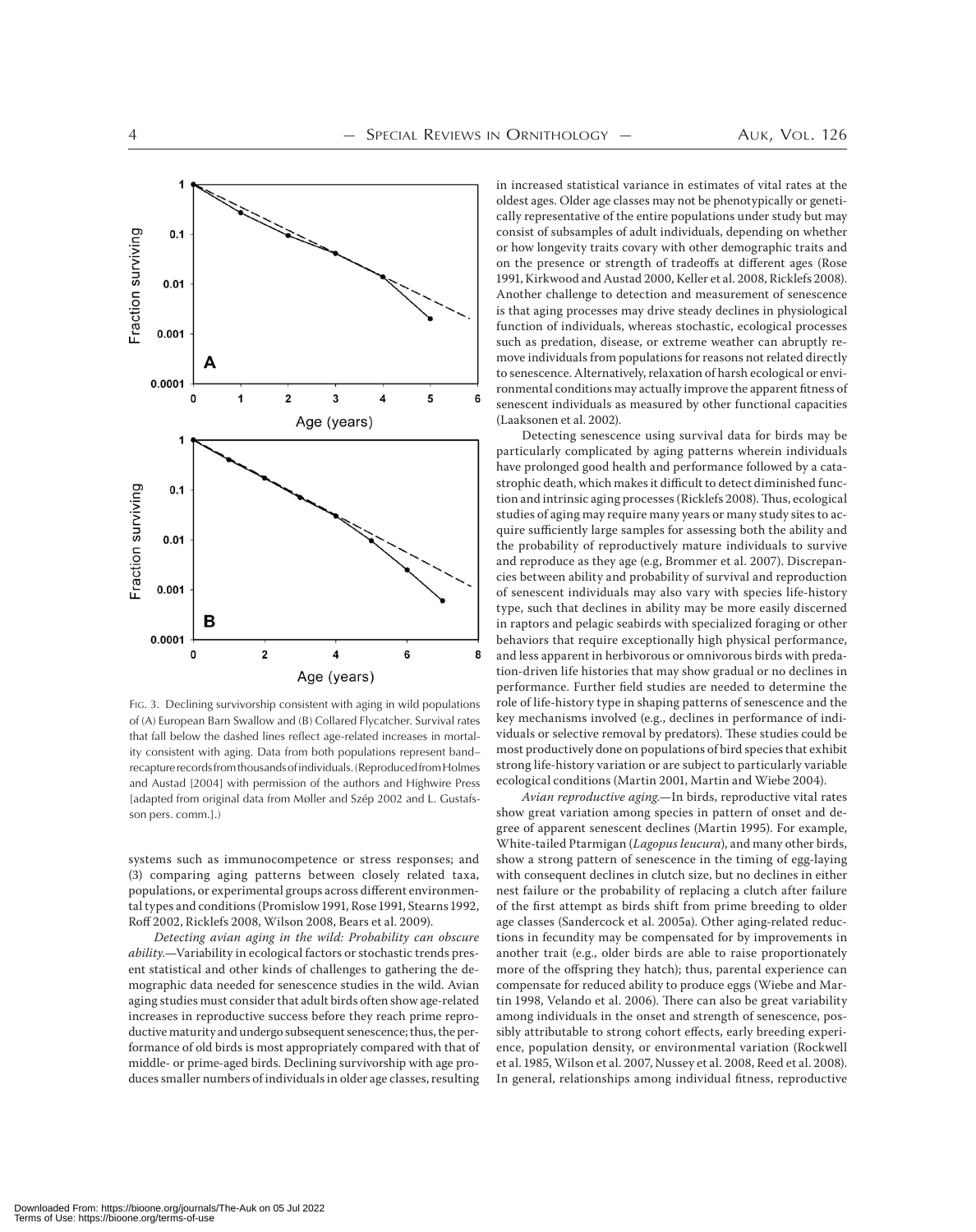success, and senescence in birds are likely to be inherently complex, and the predicted tradeoffs between reproductive investment and longevity remain difficult to assess in natural populations that may or may not exhibit stable population characteristics. These complexities notwithstanding, longitudinal field studies of vital rates in birds, in concert with measurement of physiological or other functional aging measures, can provide invaluable opportunities for examining these processes in natural populations of vertebrates.

Reproductive senescence has been well characterized in domestic poultry and includes changes in ovarian function, declines in gamete production, and changes in reproductive hormone titers, parental care behaviors, and numbers of offspring fledged per breeding episode (reviewed in vom Saal et al. 1994, Holmes et al. 2003b). Age-related changes in reproduction, reproductive endocrinology, and mating behaviors can be particularly sensitive biomarkers of aging. In domestic Japanese Quail (*Coturnix japonica*), for example, changes in courtship behavior are under the control of gonadotropin-releasing hormone (GnRH) secreted by the hypothalamus; hence, changes in GnRH and these behaviors can be used to accurately forecast later reproductive declines in males (Ottinger 2001, Ottinger et al. 2004). As in mammals, patterns of reproductive senescence in birds often differ substantially from patterns of survivorship. But for the reasons stated above, it is generally easier to measure declines in reproductive function than declines in survival. Elucidation of senescence patterns is further complicated by the fact that declines in reproduction are presumably driven only by intrinsic factors, whereas declines in survival are considered to be influenced by either intrinsic or extrinsic factors or both.

Many demographic studies have documented aging-related changes in reproduction in wild birds, but relatively few studies have focused intensively on the physiological basis of these changes (for an exception, see Ottinger et al. 1995). Newton and Rothery (2002), for example, concluded that old female Eurasian Sparrowhawks (*Accipiter nisus*) raised fewer offspring because they were less effective at feeding and protecting their young, given that most nestling mortality was attributable to nestling starvation and depredation. Saino et al. (2002) reported some effects of maternal age and senescence on indicators of offspring quality in Barn Swallows (*Hirundo rustica*), including nestling body mass, morphology, and T-cell-mediated immunity. The ability to sustain reproduction may vary with species and life-history type, such that very old individuals of herbivorous species raising precocial young can maintain reproduction or mitigate declines via behavioral compensation or increased experience. On the other hand, species that must meet the higher demands of feeding altricial young may show more dramatic patterns of reproductive senescence, especially when provisioning of offspring requires high levels of physical performance or specialized foraging skills.

*Other phenotypic correlates of aging in wild and captive birds*.—In both wild and captive bird populations, aging-related phenotypic variation or changes have been documented for an assortment of other measures, including higher parasite loads, declines in immune function, changes in telomere dynamics, and the accumulation of molecular oxidative damage. Documented clinical signs of aging in captive birds (pets or zoo animals) include fertility loss, osteoarthritis, kidney disease, diabetes, and cancers

(Holmes and Austad 1995a, Ricklefs 2000b, Ricklefs et al. 2003, Ottinger et al. 2004, Holmes and Ottinger 2006). Again, particularly interesting to biogerontologists is the fact that even small songbird species appear to exhibit senescence and lose reproductive potential much more slowly than laboratory rodents, which suggests that birds may be particularly resistant to some kinds of deteriorative processes. Although quantification of aging-related changes using clinical aging "biomarkers" in birds is still relatively rare, some measures like these are now being adopted for use in studies of captive and wild birds.

*Potential contributions of ecological field studies of birds*.— Recent reviews of the ecology and evolution of senescence in vertebrates call for field studies that can contribute particular insights into relationships between environmental conditions or gradients and patterns of lifetime fitness, longevity, and senescence (Monaghan et al. 2008, Nussey et al. 2008, Ricklefs 2008). Some songbirds show remarkable within-species shifts from fast to slow life histories across elevational or geographic gradients; some congeneric grouse species, as well, exhibit striking life-history variation between and within species (Sandercock et al. 2005b, Wilson 2008, Bears et al. 2009). If individuals in some populations of a species live longer than those in others, then such questions arise as which vital rates are modified to achieve differences in life spans, and how much do ecological factors such as predation risk or environmental variation modulate these demographic responses. Although longevity may be generally linked to slower aging or lower vital rates, aging rates may not be uniform among adult age classes. Species that show significant life-history shifts across environmental or geographic gradients provide an ideal opportunity to examine how frequently and how strongly patterns of longevity and senescence are linked, and whether these are related to different reproductive investment patterns or to direct environmental effects on reproductive rates. More generally, there is the intriguing question of how bird populations achieve these life-history shifts, particularly when the mortality is age-independent in large part and presumably attributable to extrinsic factors.

Global warming and the effects of increasing climate variability on different-aged cohorts of breeding birds are a concern for which senescence could be particularly relevant, because populations and species with slow and fast life histories may vary in their vulnerability to environmental perturbation, perhaps depending on whether the patterns of warming influence annual survival or reproduction of individuals (Sandercock et al. 2005b, Wilson ). For example, climate warming in winter or severe episodes of weather during the breeding season that depress breeding success may have disproportionate effects on populations with fast life histories, whereas other environmental stressors that influence survival will be expected to have greater effects on populations with high survival. However, if birds that live longer have more prolonged good health until shortly before they die (Ricklefs 2008), they may be more resistant to increasingly severe environmental stress, at least in the short term.

#### **KEY PROXIMATE MECHANISMS IMPLICATED IN AGING**

The ability to target specific genes that control aging patterns in laboratory animals has facilitated the identification of key metabolic processes, cell-signaling pathways, and transcription factors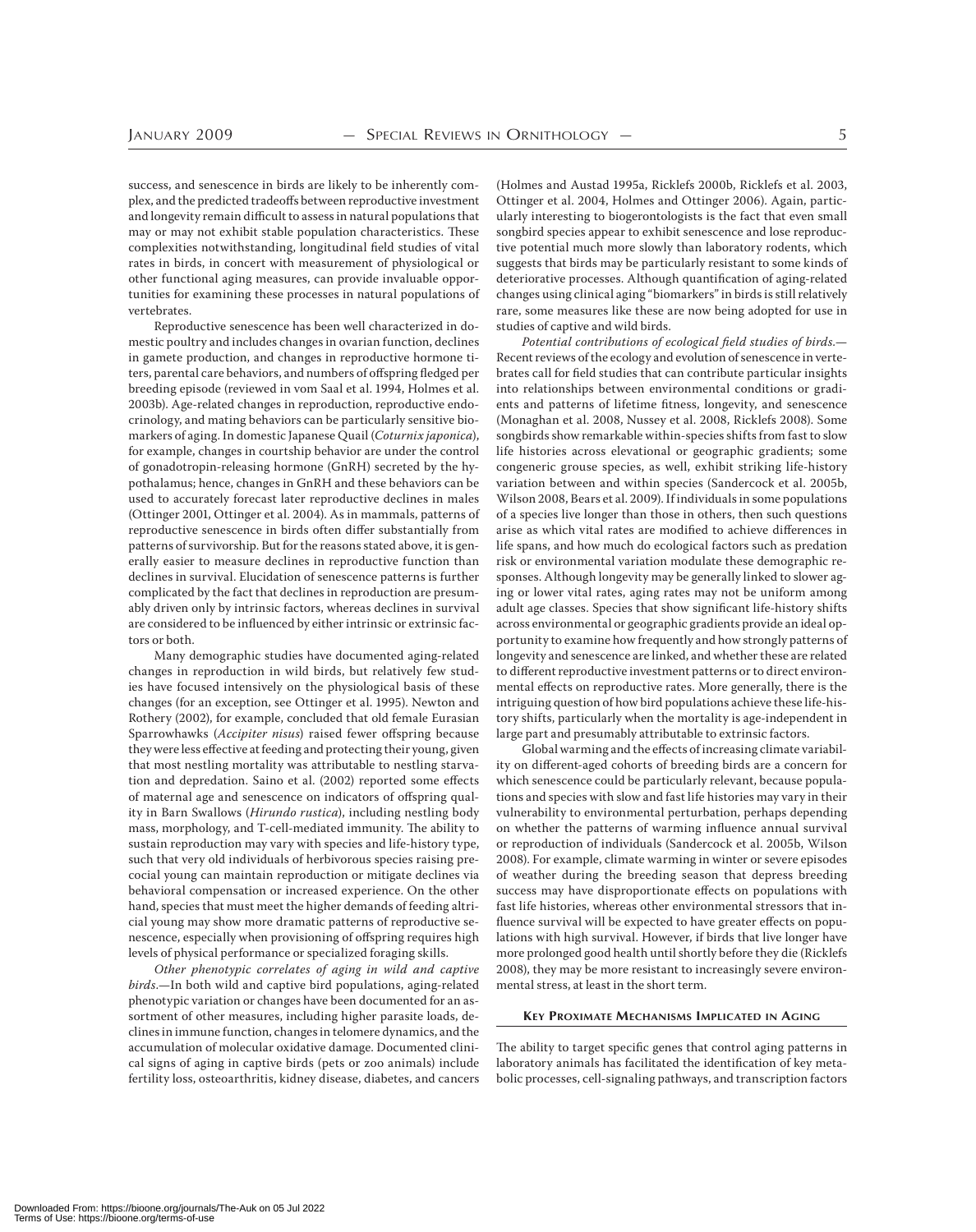that are likely to underlie differences in life span (Tatar et al. 2003, Partridge et al. 2005, Sonntag et al. 2005, Carter and Sonntag ). Genes for longevity and slow aging are of particular interest and have been identified in laboratory mice, fruit flies, roundworms, and yeast (Brown-Borg et al. 1996, Hekimi and Guarente 2003, Johnson 2006a, Pinkston et al. 2006). For example, alterations in single genes (e.g., daf- $1$  and age) can increase population life spans in roundworms more than seven-fold, and some genes like these are remarkably well conserved across eukaryote taxa.

"Aging genes" also play key roles in regulating apoptosis (adaptive, programmed cell death) and preventing tumorigenesis and cancer (Campisi 2001, Krtolica et al. 2001). Some are associated with homeostatic responses to particular stressors, including heat, cold, oxidative processes, and food restriction. Much current research is focused on the relationship between aging and oxidative damage to cells and macromolecules and on understanding how key aspects of mitochondrial function and energy metabolism are controlled by genes for long life span. Once again, this focus makes long-lived homeothermic vertebrates (e.g., birds, bats, and mole-rats) a particular target as animal models, and the development of molecular tools for use of these species is of growing interest.

*Oxidative damage*.—Reactive oxygen species (ROS) are unstable oxygen molecules generated by mitochondria during oxidative metabolism. The production of ROS at higher rates by organisms with high metabolic rates and lifetime oxygen expenditures is a central prediction of the free-radical and oxidativedamage theories of aging (Harman 1956, Martin et al. 1996, Beckman and Ames 1998). This proximate prediction drives much current research geared toward a better understanding of the cellular and molecular mechanisms that underlie organismal senescence. Reactive oxygen species and their byproducts are implicated in a growing assortment of aging-related diseases and associated damage to specific tissues, cellular structures, and macromolecules (Martin et al. 1996, Yu and Yang 1996, Finkel and Holbrook 2000, Van Remmen and Richardson 2001, Muller et al. 2007). The long life spans of many avian species despite high metabolic rates and lifetime oxygen expenditures (Figs. 1 and 2) make aging in birds particularly intriguing in this context. Some authors have suggested that birds either have better cellular defenses against oxidative damage or produce fewer ROS during oxidative metabolism than shorter-lived mammals of comparable size and weight (Holmes and Austad 1995a, b; Barja 1998; Hulbert et al. 2007).

*Caloric restriction, carbohydrate metabolism, and growth factors*.—Another active research area in biogerontology concerns relationships between aging and caloric intake, somatic growth rates, insulin signaling, and other processes regulating cell growth and proliferation. Specific genes and metabolic pathways that control growth, development, and aging via growth hormone (GH) and insulin-like growth factor (IGF-1) are now implicated in a number of aging-related diseases (e.g., diabetes, cardiovascular disease, and inflammatory syndromes) and linked to genes for life-span variation in inbred mice, worms, and flies (Brown-Borg et al. 1996, Flurkey et al. 2001, Tatar et al. 2003, Partridge et al. 2005, Sonntag et al. 2005). In humans and laboratory animals, IGF-1 is a nonspecific regulator of cell proliferation and growth; it is secreted primarily by the liver under the influence of GH. Normal aging-related decreases in GH and IGF-1 have been shown

to be correlated in some species with declines in lean body mass, bone density, immune function and cognition, and various other functional declines.

Experimental caloric restriction (CR) while simultaneously controlling for nutritional quality and micronutrient intake has been shown to be a reliable intervention in aging in a wide range of vertebrate and invertebrate species. Reduction of caloric intake of 20-30% below normal (ad libitum feeding) extends the normal life span in laboratory rodents 30-40%, and retards onset of a wide array of aging-related diseases (Weindruch and Walford 1988, Masoro 2001, Partridge et al. 2005). The anti-aging effects of CR may occur in part through altered carbohydrate and insulin metabolism, as well as via specific changes in transcription pathways regulated by IGF-1 and GH. Short-term food restriction has also been shown to reduce egg production and alter reproductive endocrinology in poultry species (Holmes et al. 2003b, Ottinger et al. 2005), but the effects of long-term CR on avian aging over the full course of the lifespan remain unexplored.

The effects of CR are likely a result of physiological and evolutionary tradeoffs between investment in reproduction and long-term somatic maintenance, and between dormancy states and long-term survival during environmental stress. This idea has been subjected to few direct tests using outbred animal models (Martin 1995a, Kirkwood and Austad 2000, Austad and Kristan 2003, Tatar et al. 2003, Ricklefs 2008). Although avian laboratory models (e.g., quail, Domestic Chicken [*Gallus gallus domesticus*], and songbirds) have long been a mainstay of developmental biology and neuroendocrinology, little research has directly addressed relationships among nutrition, development, growth, carbohydrate metabolism, and aging processes in birds. Given our common interests in evolutionary and developmental tradeoffs, there is potentially a great deal of intellectual common ground to be shared by biogerontologists and bird biologists interested in the nutritional and endocrine bases of evolutionary tradeoffs (reviewed in Monaghan et al. 2008; see, e.g., Alonso-Alvarez et al. 2007).

#### **AGING BIOMARKERS AND AVIAN SENESCENCE**

Field ornithologists obviously need robust, noninvasive methods for determining the concordance between age-related physiological changes and chronological ages of birds in the wild. Concurrently, biogerontologists are striving to develop reliable biomarkers of physiological senescence, other age-related functional changes, and disease susceptibility (Cristofalo 1988, Miller 2001, Butler et al. 2004, Johnson 2006b). Ideal measures of senescence, or aging biomarkers, would reliably predict an organism's future life expectancy or risk of mortality from intrinsic, aging-related causes (Table ) or serve as a measure of the deterioration of particular functions or physiological systems. In addition, good biomarkers should allow repeated and non-invasive measurements without affecting the survival of individuals.

Aging measures currently used in work with laboratory animals include clinical blood parameters, incidence of pathological lesions, cellular markers of cancer and inflammation, and specific byproducts of oxidative metabolism and glycosylation implicated in disease states. Although many of these measures have been shown to correlate with changes in mortality, no biomarker or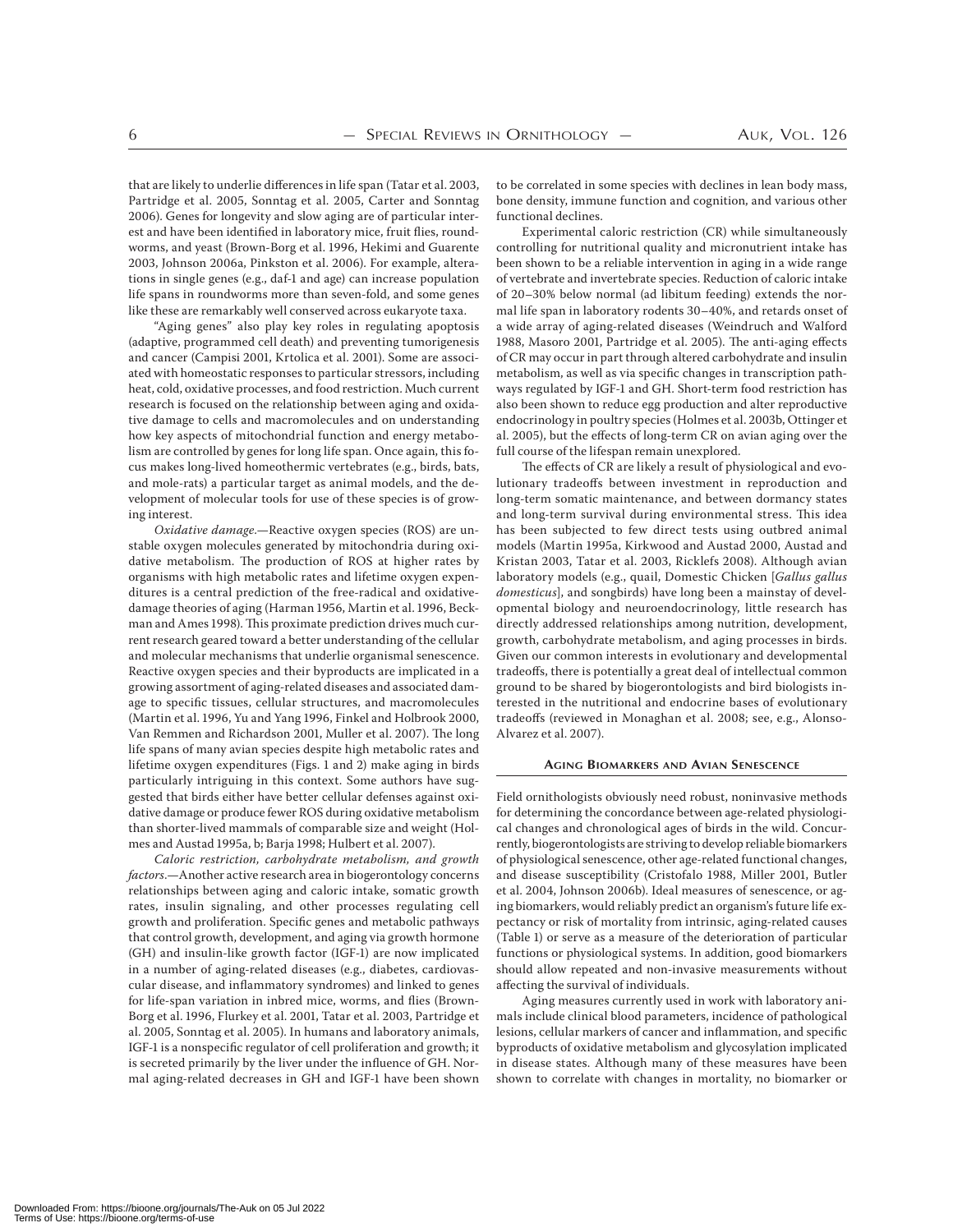TABLE 1. Ideal characteristics of an aging biomarker (adapted from Harper et al. 2004).

An ideal biomarker of aging should

(1) vary reliably with age and predict the future life expectancy of individuals in a given population when 90% of the population is still alive;

(2) predict the future deterioration of particular essential functions or physiological systems, or the probability of occurrence of specific aging-related diseases (i.e., provide a measure of fitness declines), and do so more reliably than chronological age;

(3) correlate with measurable aging-related declines in other physiological functions; and

(4) be measurable repeatedly so as not to influence future life expectancy or other age- or fitness-related traits.

combination of these measures, other than mark–recapture and monitoring methods, has been found that can accurately reflect an individual bird's chronological age, even in the laboratory.

Despite the lack of a single measure of aging that can meet an ideal set of criteria, parameters have been identified that show biologically meaningful, reasonably reliable variation with age in inbred laboratory animals under controlled conditions; some of these are potentially very useful to bird biologists. They include clinical measures of immune function, cardiovascular health and inflammation; cumulative oxidative damage to macromolecules (including nuclear and mitochondrial DNA); changes in reproduction and endocrine function (Cristofalo 1988; Meites 1988; Hamilton et al. 2001; Harper et al. 2003, 2004; Chaudhuri et al. 2006; Bentley and Muttukrishna 2007); and measures of physiological performance, strength, or frailty.

Some measures of functional aging are more meaningful for comparisons between species than for comparing individuals within a population or species (Harper et al. 2004, Speakman 2005a). Within species, even in highly inbred strains of animals maintained under pathogen-free conditions, there is much individual variation in rates of aging; offspring from a single litter or breeding attempt can have very different "agedness" profiles at a given chronological age (reviewed in Finch and Kirkwood ). Aging-related death and disease rates can be affected dramatically by nutritional status, infectious diseases, exercise, and other factors, as well as reproductive activity and effects of sampling error for older age classes (reviewed in Weindruch and Walford 1988, Finch 1990, Finch and Kirkwood 2000, Masoro and Austad 2005, Conn 2006). In laboratory studies, caloric restriction strongly influences aging and results in statistically reliable changes in aging biomarkers at the population level. Hence, nutritional and other forms of environmental variability are likely to be powerful influences on intrinsic aging rates in the wild, as well as in captivity.

Different physiological and functional systems are expected to have evolved under different selection pressures and constraints and, therefore, to sometimes show different rates and patterns of aging-related deterioration (Martin et al. 1996, Bronikowski and Promislow 2005, Promislow et al. 2006). To complicate things further, aging-related changes in health or condition (e.g., specific aspects of mobility or physiological function) in inbred laboratory animals may not be generalizable to outbred, free-living animals in natural environments that impose selection via predation, disease, and variation in food availability (Lithgow and Walker 2002, Austad and Kristan 2003, Baldal et al. 2006). Some aspects of aging in outbred, free-living animal populations may, in fact, more closely resemble aging in humans than that in inbred laboratory animals that are protected against disease and stress (Partridge et al. 2005,

Lithgow 2006, Holmes and Kristan 2008, Monaghan et al. 2008, Ricklefs 2008).

Some of the most interesting aging measures currently being used in wild bird studies include declines in survivorship or reproductive output, neuroendocrine changes, changes in telomere dynamics, and functional immune measures (summarized in Table 2). Although most must be obtained invasively, measures of the accumulation of products of oxidative damage to avian cells and molecules also show promise, both in the laboratory and in the field. In the following sections, we discuss recent research employing such measures in bird studies that should be of interest to ornithology as a whole.

#### **OXIDATIVE DAMAGE AND RESISTANCE MEASURES**

*Are avian cells exceptionally resistant to oxidative damage?*— Healthy animal cells are thought to employ a variety of defenses against ROS-inflicted damage, including both structural features (e.g., oxidation-resistant lipids in mitochondrial membranes) and active molecular defenses (like antioxidant enzymes and other molecules) and repair systems. Several possible mechanisms for slowing the production and accumulation of oxidative damage have been suggested to exist in bird species. These mechanisms include better constitutive or inducible ROS defenses, like antioxidants, and more efficient ways of repairing cellular damage. In addition, some researchers have suggested that avian mitochondria may be especially efficient or produce fewer ROS during oxidative metabolism, creating less potential for cellular damage in the first place (Barja et al. 1994a; Holmes and Austad 1995a, b; Brand 2000; Hulbert et al. 2007; Lambert et al. 2007).

Several labs have begun to explore putative protective mechanisms of avian cells against oxidative damage (Table 3). They have employed a variety of methods from biochemistry, toxicology, and mitochondrial physiology—assessing the survival of isolated cells with respect to oxidative damage, for example, or measuring the production of ROS by isolated respiring mitochondria. These methods usually require *in-vitro* approaches. With few exceptions, they use samples from a variety of tissues from a few individuals that represent only a few bird species, comparing data from a small pool of vertebrate species with markedly different maximum documented life spans. Phylogenetic methods now widely accepted in evolutionary and comparative zoology, in which traits of interest are compared in large numbers of species from diverse taxa while statistically incorporating effects of shared ancestry (i.e., "phylogenetic independent contrasts"; Bennett and Huey 1990, Harvey and Pagel 1991, Promislow 1991), have not been used until very recently for testing specific predictions of the free-radical or other mechanistic aging theories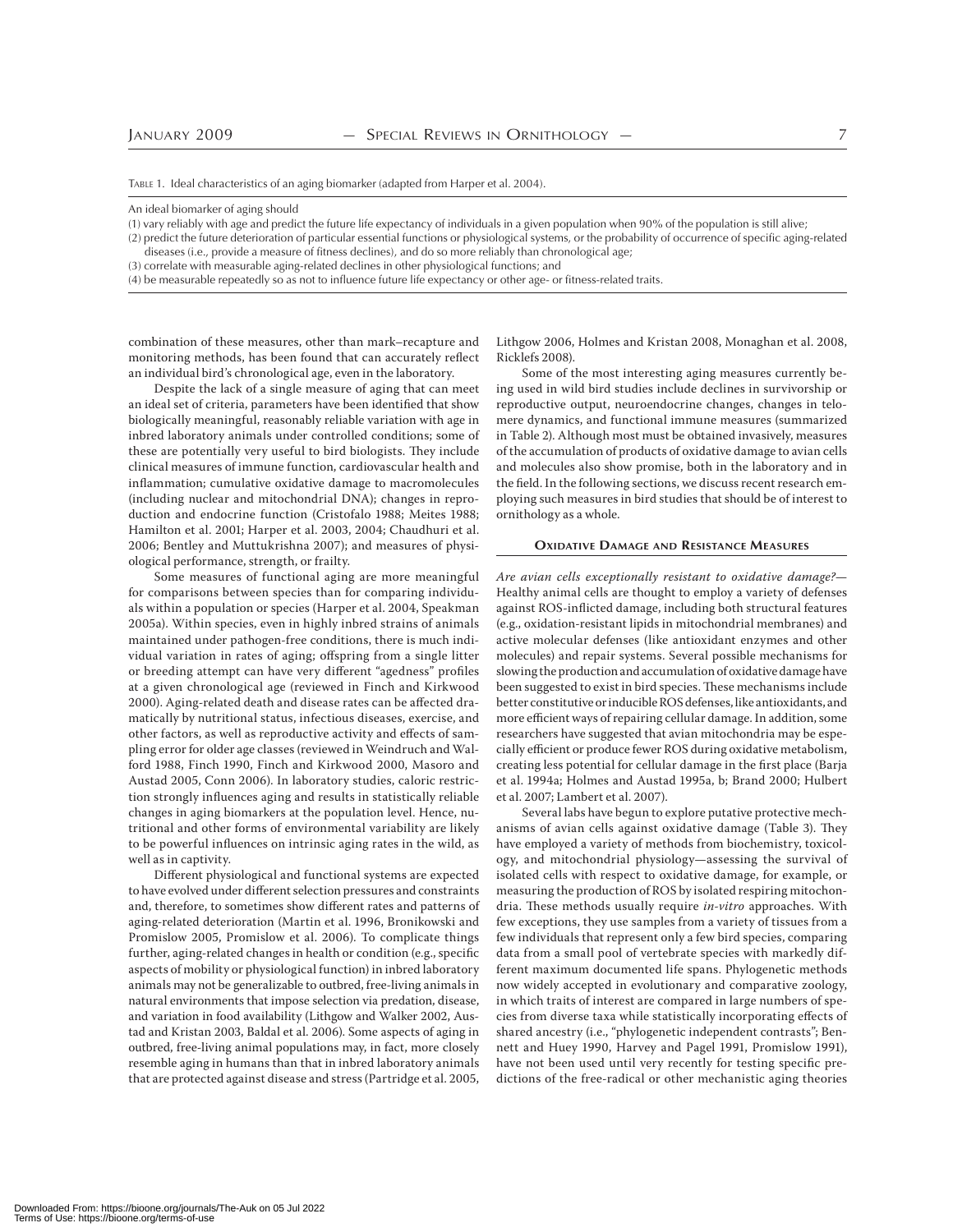| Correlate or functional measure of aging                                                                                                                                                         | References                                                                                                                                                                                                           |
|--------------------------------------------------------------------------------------------------------------------------------------------------------------------------------------------------|----------------------------------------------------------------------------------------------------------------------------------------------------------------------------------------------------------------------|
| Age-related declines in survivorship (detectable at population<br>level)                                                                                                                         | Ricklefs 1998, 2000b; reviews in Holmes et al. 2001, Brunet-Rossinni and<br>Austad 2006, Ricklefs 2008                                                                                                               |
| Age-related declines in reproductive performance (e.g., court-<br>ship behaviors, sperm production, ovulation, oviposition,<br>hatching and fledging success; at population or individual level) | Ottinger 1991, Ricklefs et al. 2003; reviews in Holmes et al. 2001, 2003b,<br>2006; Brunet-Rossinni and Austad 2006; Ricklefs 2008                                                                                   |
| Neuroendocrine changes correlated with age-related repro-<br>ductive declines (e.g., brain levels of GnRH, sex steroid levels;<br>photorefractoriness)                                           | Ottinger et al. 1997, 2004; Nisbet et al. 1999; Angelier et al. 2007                                                                                                                                                 |
| Resistance of cells to oxidative damage in vitro (for tissues with<br>high cell-turnover rates in adults)                                                                                        | Ogburn et al. 1998, 2001                                                                                                                                                                                             |
| Accumulation of oxidative damage to macromolecules<br>(proteins, membrane lipids, DNA)                                                                                                           | Pamplona et al. 1999, 2005; Liu 2004; Portero-Otín et al. 2004                                                                                                                                                       |
| Accumulation of advanced glycosylation end-products (AGEs)<br>(e.g., pentosidine, carboxymethyllysine, etc.)                                                                                     | Beuchat and Chong 1998, Iqbal et al. 1999, Monnier et al. 1999, Klandorf<br>et al. 2001, Pamplona et al. 2005, Fallon et al. 2006                                                                                    |
| Deterioration of mitochondrial membranes, DNA, and<br>metabolism                                                                                                                                 | Barja and Herrero 1998; Herrero and Barja 1998, 1999; reviewed in Pam-<br>plona et al. 2005                                                                                                                          |
| Changes in telomere dynamics, telomerase activity, or cell<br>replicative capacity in differentiated, postmitotic tissues<br>in adults                                                           | Venkatesan and Price 1998; Taylor and Delany 2000; Delany et al. 2000;<br>Haussmann et al. 2003, 2007; Hall et al. 2004; O'Hare and Delany<br>2005; Swanberg and Delany 2006; Juola et al. 2006; Pauliny et al. 2006 |
| Declines in disease resistance or functional immunity                                                                                                                                            | Apanius and Nisbet 2003, Cichon' et al. 2003, Lozano and Lank 2003,<br>Saino et al. 2003, Lavoie 2006, Palacios et al. 2007                                                                                          |

TABLE 2. Promising functional measures or correlates of aging in birds.

(Austad and Holmes 1999; for exceptions, see Promislow 1991; Speakman 2005a, b; Hulbert et al. 2007; Lambert et al. 2007). Despite their sometimes limited taxonomic scope, studies like those we describe below have yielded valuable and provocative results and have refined thinking about the role of oxidative metabolism in aging.

*Avian mitochondrial metabolism*.—Several labs, using avian species from several different orders (Budgerigar [*Melopsittacus undulatus*], Rock Pigeon [*Columba livia*], Common Canary [*Serinus canaria*]), have reported that mitochondria of long-lived bird species either generate ROS more slowly or generate fewer ROS per oxygen molecule than mitochondria of short-lived laboratory rodents (e.g., Ku and Sohal 1993, Lopez-Torres et al. 1993, Barja et al. 1994a, Herrero and Barja 1998; Table 3). Some have also gathered data consistent with the idea that lower ROS production is localized to avian mitochondrial complex I (Barja and Herrero 1998, Lambert et al. 2007). Moreover, it has been suggested that avian mitochondria undergo metabolic "uncoupling" during oxidative phosphorylation, adaptively leaking protons across mitochondrial membranes and reducing ROS generation and oxidative damage (Barja 1998, Herrero and Barja 1998, Lesnefsky and Hoppel 2006, Hulbert et al. 2007). This idea has been related to *in-vitro* evidence of mitochondrial uncoupling in cells from calorically restricted laboratory rodents (e.g., Gredilla et al. 2001; Bevilacqua et al. 2004, 2005) and of lower ROS production rates by mitochondria of mammals with longer maximum life spans (Brunet-Rossinni and Austad 2004, Lambert et al. 2007). It remains unclear, however, whether the observed species differences in *in-vitro* mitochondrial ROS production can be generalized to living systems, whether uncoupling is directly implicated in the aging process (Brand 2000, Lesnefsky and Hoppel 2006, Lambert and Brand 2007), and whether this type of uncoupling occurs in an adaptive context in living animals.

*Antioxidant levels*.—Lowered production of ROS by avian cells could, in turn, require lower antioxidant levels to protect against oxidative damage. Several studies (Table 3) have compared levels of various antioxidant enzymes, as well as nonenzymic antioxidants like ascorbate, in avian and mammalian tissues. Most have reported lower levels of some endogenous antioxidants (superoxide dismutase, catalase, glutathione, and glutathione peroxidase) in birds and mammals with longer life spans (Lopez-Torres et al. 1993; Barja et al. 1994a, b; Perez-Campo et al. 1998; Jaensch et al. 2001). Others, by contrast, have shown higher levels of superoxide dismutase, glutathione, and glutathione peroxidase in tissues from these same bird (vs. mammal) species (Ku and Sohal 1993, Ku et al. 1993). In the most comprehensive comparative study of endogenous antioxidant levels in birds to date, Cohen et al. (2008) measured total antioxidant capacity, antioxidant response to stress, and levels of uric acid, vitamin E, and four carotenoids in 95 avian species in relation to life-history patterns. Most of these species were passerines, and the study included tropical and temperate-zone representatives. Higher antioxidant levels were generally found to be associated with smaller body size, higher mass-specific metabolic rates, more rapid development, larger clutches, and lower survival rates. Antioxidant– life history associations also showed some differences between tropical and temperate species, but these statistical relationships were by no means straightforward. As in previous studies with fewer vertebrate species, no simple relationships emerged between levels of specific antioxidants and species' life spans or other particular life-history traits. This is consistent with the lack of evidence of predictable relationships between constitutive antioxidant levels and longevity found in similar comparative studies of mammals, even including mammalian species within a single order with very different life spans (e.g., rodents; Buffenstein et al. 2008).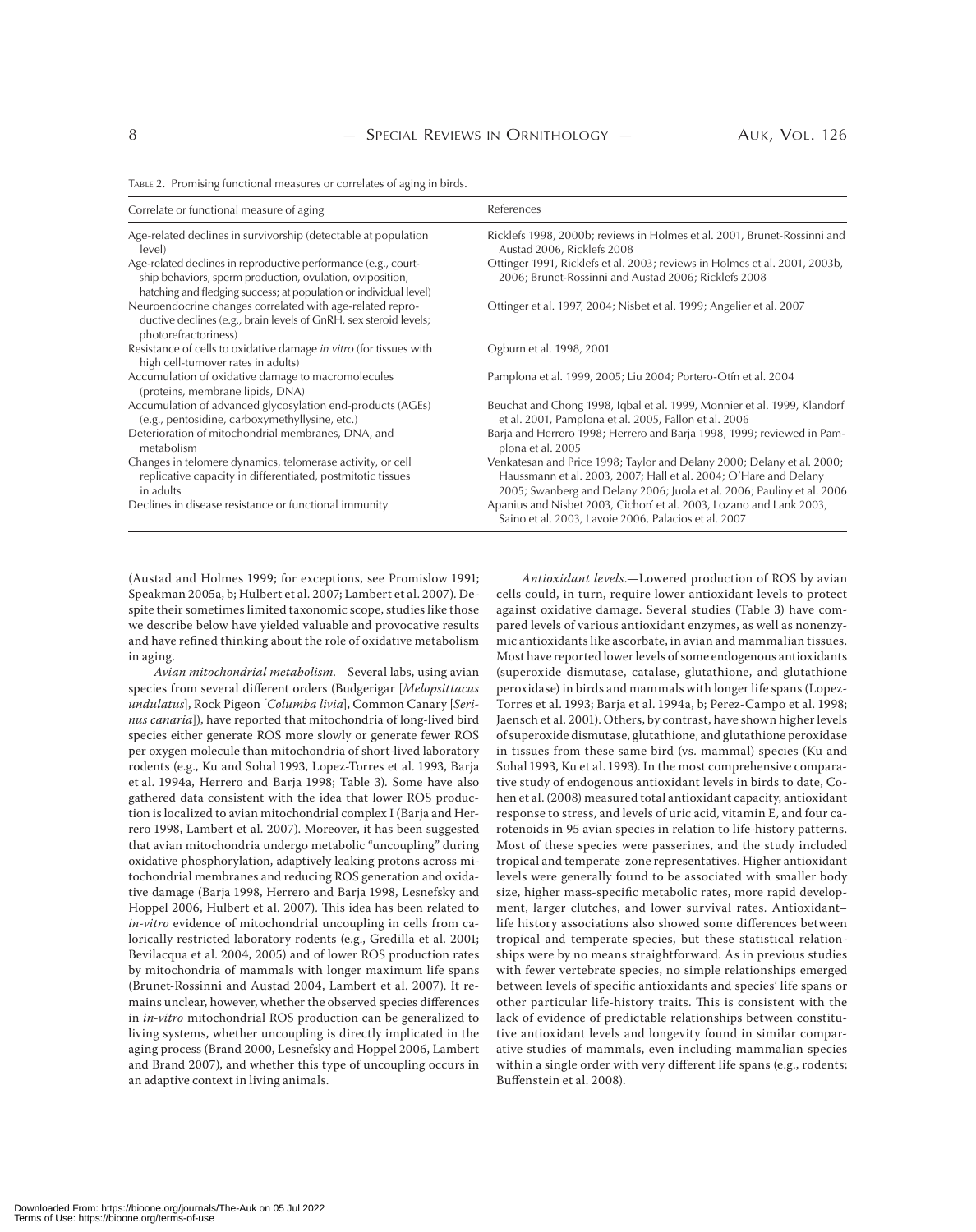TABLE 3. Summary of studies comparing putative oxidative defenses in tissues of birds and mammals of similar body sizes and contrasting maximum life spans.

| Parameters studied or results reported                                                                                                                                                                                                                                                                                                                                                                                                                                                                                                                                                                                                                                                  | Tissues and species compared                                                                                                     | References           |
|-----------------------------------------------------------------------------------------------------------------------------------------------------------------------------------------------------------------------------------------------------------------------------------------------------------------------------------------------------------------------------------------------------------------------------------------------------------------------------------------------------------------------------------------------------------------------------------------------------------------------------------------------------------------------------------------|----------------------------------------------------------------------------------------------------------------------------------|----------------------|
| Efficiency of mitochondrial metabolism in vitro<br>Fewer ROS generated per oxygen molecule; slower peroxide production<br>by mitochondria of long-lived birds vs. lab rodents                                                                                                                                                                                                                                                                                                                                                                                                                                                                                                           | Brain, heart, kidney, liver: pigeon vs. rat;<br>canaries and parakeets vs. mice; various<br>vertebrate species                   | $1 - 4$              |
| Localization of lower ROS production by avian mitochondria to<br>mitochondrial complex I; mitochondrial complex I and II content<br>differed in long-lived birds vs. lab rodents                                                                                                                                                                                                                                                                                                                                                                                                                                                                                                        | Brain: canaries and parakeets vs. mice                                                                                           | 5, 6                 |
| Antioxidants                                                                                                                                                                                                                                                                                                                                                                                                                                                                                                                                                                                                                                                                            |                                                                                                                                  |                      |
| SOD levels higher in tissues of long-lived birds vs. short-lived lab rodents<br>SOD levels lower in long-lived birds vs. shorter-lived mammals in some<br>tissues; SOD levels uncorrelated with species life span                                                                                                                                                                                                                                                                                                                                                                                                                                                                       | Brain, heart, kidney: pigeon vs. rat<br>Brain, liver, lung: ≤7 assorted vertebrate species                                       | 1, 7<br>2, 3, 8      |
| CAT levels lower in long-lived birds vs. shorter-lived mammals                                                                                                                                                                                                                                                                                                                                                                                                                                                                                                                                                                                                                          | Brain, heart, kidney, liver, lung: pigeon vs. rat;<br>6-8 vertebrate species                                                     | $1-3, 8$             |
| GSH and glutathione peroxidase levels higher in longer-lived birds vs.<br>lab rodents in some tissues                                                                                                                                                                                                                                                                                                                                                                                                                                                                                                                                                                                   | Brain, heart, kidney: pigeon vs. rat                                                                                             | 1, 7                 |
| GSH, glutathione peroxidase, and GSH reductase levels lower in<br>longlived birds vs. short-lived mammals                                                                                                                                                                                                                                                                                                                                                                                                                                                                                                                                                                               | Blood, brain, liver, lung: parakeet; 6-8<br>vertebrate species                                                                   | 2, 3, 8, 9           |
| Uric acid uncorrelated with life span in long-lived birds vs. mammals<br>Ascorbate levels higher in longer-lived vertebrate species; ascorbate<br>levels uncorrelated with species life span                                                                                                                                                                                                                                                                                                                                                                                                                                                                                            | Brain, liver, lung: parakeet, canary, pigeon<br>Liver, blood, lung: parakeets                                                    | 2, 9<br>2, 9         |
| Ascorbate levels negatively correlated with species life span<br>Measured total antioxidant capacity, antioxidant response to stress,<br>levels of uric acid, vitamin E, and four carotenoids in relation to life-history<br>patterns; higher antioxidant levels generally associated with smaller<br>body size, higher mass-specific metabolic rates, more rapid develop-<br>ment, larger clutches, and lower survival rates; some antioxidant-life<br>history associations; some tropical vs. temperate species differences;<br>complex statistical relationships; no straightforward correlations among<br>specific antioxidants and species life spans or other life-history traits | Brain, lung: 6-7 vertebrate species<br>Blood: 95 avian species, mostly passerines,<br>temperate and tropical                     | 3, 8<br>18           |
| Resistance of cells or specific macromolecules to oxidative damage, etc.<br>Better survival after exposure to oxidants in vitro of cells from long-lived<br>birds vs. short-lived birds or rodents; transcription necessary for                                                                                                                                                                                                                                                                                                                                                                                                                                                         | Kidney epithelial cells: parakeets, starlings,<br>canaries vs. mouse; embryonic fibroblasts:                                     | 10, 11               |
| resistance to damage in avian cells<br>Less protein oxidative damage in long-lived birds vs. short-lived rodents<br>Less nonenzymatic modification of proteins and proteosome activity in                                                                                                                                                                                                                                                                                                                                                                                                                                                                                               | quail, parakeet vs. mouse, human<br>Brain: canary, parakeet, mouse<br>Skeletal muscle: pigeon vs. rat                            | 6<br>11              |
| long-lived bird vs. short-lived rodents<br>Less oxidative damage to lipids in long-lived birds vs. short-lived rodents;<br>lower levels of fatty-acid unsaturation and lipid peroxidation in long-<br>lived birds vs. short-lived mammals                                                                                                                                                                                                                                                                                                                                                                                                                                               | Brain: canary, parakeet, mouse                                                                                                   | 6, 12                |
| Less DNA unwinding and better DNA repair in vitro in cells from long-<br>lived birds vs. short-lived birds or rodents; transcription required for<br>resistance of DNA to oxidative damage in birds                                                                                                                                                                                                                                                                                                                                                                                                                                                                                     | Kidney epithelial cells: parakeets, starlings,<br>canaries vs. mouse; embryonic fibroblasts:<br>quail, parakeet vs. mouse, human | 10, 11, 13           |
| 8-oxo-dG levels reported to correlate with individuals' age in skeletal<br>muscle and brain of domestic Zebra Finches; skeletal muscle of older<br>individuals of three wild species (Tree Swallows, Common Terns, and<br>Leach's Storm-Petrels) reported to contain less detectable 8-OH-dG<br>than that of middle-aged individuals                                                                                                                                                                                                                                                                                                                                                    | Various tissues                                                                                                                  | 13                   |
| Compared levels of some AGEs (e.g., pentosidine, glycated hemoglobin)<br>in tissues of short- or long-lived birds (including short-lived chickens,<br>hummingbirds, others) vs. either short- or long-lived mammals; report<br>AGE levels in birds generally lower than in mammals                                                                                                                                                                                                                                                                                                                                                                                                      | Various tissues, including erythrocytes                                                                                          | 6, 14, 15,<br>16, 17 |

Abbreviations: ROS = reactive oxygen species, SOD = superoxide dismutase, GSH = glutathione, CAT = catalase, and AGEs = advanced glycoxidative end-products. References: (1) Ku and Sohal 1993, (2) Lopez-Torres et al. 1993, (3) Barja et al. 1994, (4) Herrero and Barja 1998, (5) Barja and Herrero 1998, (6) Pamplona et al. 2005, (7) Ku et al. 1993, (8) Perez-Campo et al. 1998 (9) Jaensch et al. 2001, (10) Ogburn et al. 1998, (11) Ogburn et al. 2001, (12) Pamplona et al. 1999, (13) Liu 2004, (14) Beuchat and Chong 1998, (15) Iqbal et al. 1999, (16) Monnier et al. 1999, (17) Fallon et al. 2006, and (18) Cohen et al. 2008.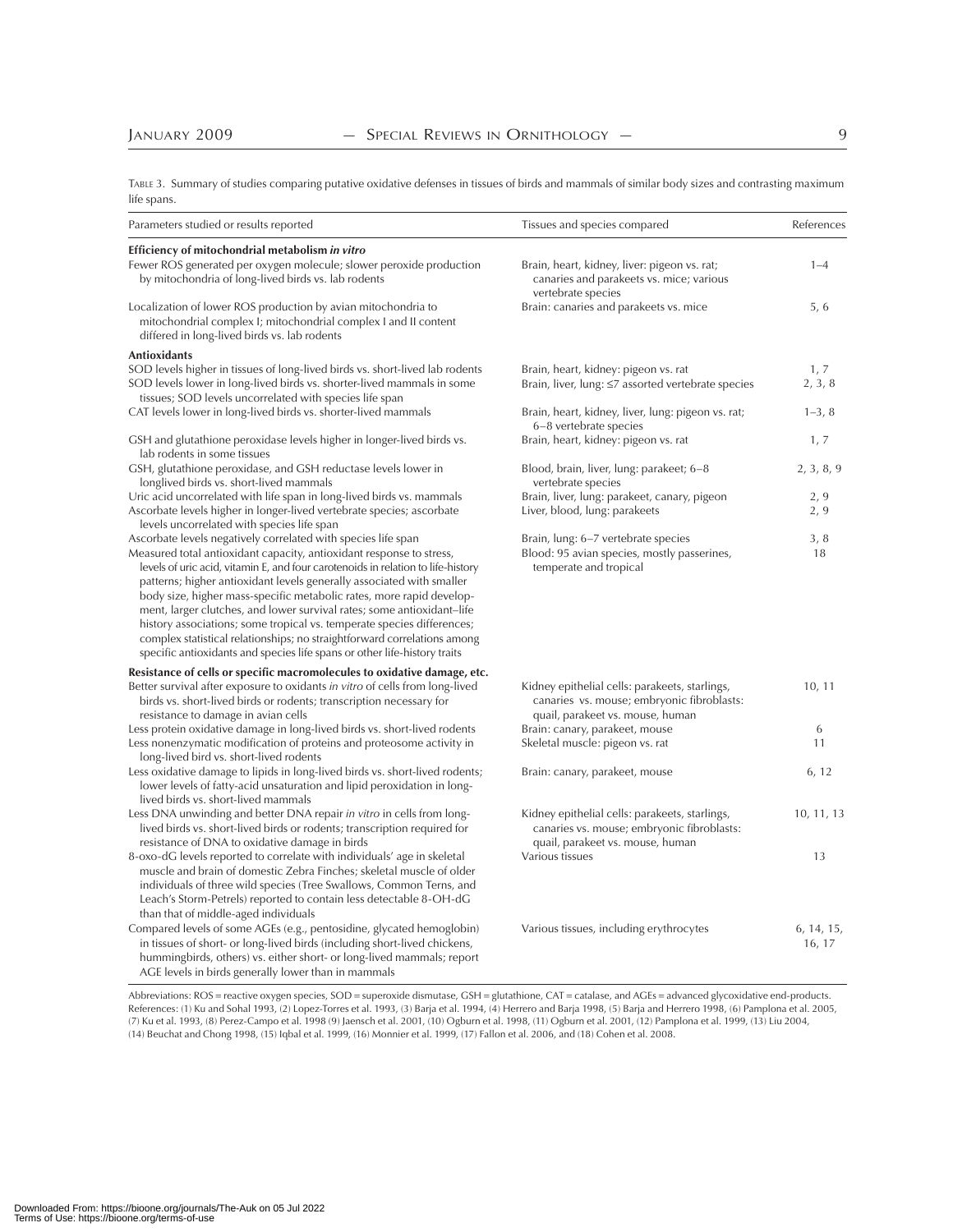*Whole-cell approaches*.—Another approach to comparing resistance to oxidative damage of cells from different populations or species of animals involves isolating (and, in some cases, growing in culture) embryonic cells from representative individuals of long- and short-lived avian and mammalian species. Cells can then be exposed *in vitro* to various forms of oxidative stress (e.g., high concentrations of atmospheric oxygen, hydrogen peroxide, or paraquat). Using this approach, cells of longer-lived birds (European Starlings [*Sturnus vulgaris*], Common Canaries, or Budgerigars) have been reported to survive oxidative stress significantly longer and repair damaged DNA better than those of short-lived birds (i.e., Japanese Quail [*Coturnix japonica*]), laboratory rodents, or humans (Ogburn et al. 1998, 2001).

*Damage to specific macromolecules*.—Specific structural defenses against oxidative damage have also been examined in cells of some bird species. Parameters measured have included variation in structure and unsaturation levels of the fatty acids in mitochondrial membranes. In general, membrane lipids from long-lived birds have been shown to have lower levels of some markers of accumulated oxidative damage than those of shortlived mammals. This apparent resistance to damage also may be associated with lower levels of fatty-acid unsaturation and lipid peroxidation in avian membranes (Herrero and Barja 1999, Pamplona et al. 2005). Variation in fat composition in membranes of long- and short-lived vertebrates may not only enhance the stability of membrane lipids, but could underlie differences in mitochondrial metabolism and species differences in rates of damage accumulation (Hulbert 2003, Hulbert et al. 2007).

Presumably, the maintenance of functional cells—and organismal homeostasis as a whole—depends on sustaining the integrity of DNA. Permanent, irreparable oxidative damage could cause mutation, genomic instability, and the dysregulation of cellular and physiological processes (Beckman and Ames 1998, Hamilton et al. 2001, Cabelof et al. 2006). Hence, DNA oxidative lesions of various types have been adopted as biomarkers of aging and as clinical markers of certain diseases (i.e., cancers) or of exposure to environmental toxins. For example, 8-OH-dG (8-oxo-7,8-dehydro-2'-deoxyguanosine), a widely used marker of oxidative damage to nuclear and mitochondrial DNA, has been shown to accumulate with age in various tissues in humans and laboratory animals (Hamilton et al. 2001, Van Remmen and Richardson 2001, Kujoth et al. 2005). The rate of accumulation of such oxidative biomarkers can be altered reliably via caloric restriction (Ward et al. 2005, Mansouri et al. 2006).

Levels of 8-OH-dG in some tissues also have been reported to be correlated negatively with maximum potential life span in mammals and in a few bird species (reviewed in Pamplona et al. 2005, Muller et al. 2007). Liu (2004) assayed tissues from four bird species across a range of ages and found that 8-oxo-dG levels were correlated with the individuals' age in skeletal muscle and brain of captive Zebra Finches (*Taeniopygia guttata*). Remarkably, however, skeletal muscle of older individuals of three wild species also examined (Tree Swallow [*Tachycineta bicolor*], Common Tern [*Sterna hirundo*], and Leach's Storm-Petrel [*Oceanodroma leucorhoa*]) were reported to contain less detectable 8-OH-dG than that of middle-aged individuals. To our knowledge, this is the only study to explicitly address the hypothesis that this oxidative damage marker either accumulates or decreases with chronological

age in birds. A key priority for ornithological researchers is additional, longitudinal characterization of promising biomarkers like this one, along with further development of less-invasive ways of obtaining tissue samples for assays.

*"AGEs" and glycoxidative processes in birds*.—Under normal *in-vivo* conditions, glucose in living cells interacts with proteins, nucleic acids, and other macromolecules in a complex series of nonenzymatic reactions. These include reactions called "glycosylation" and "glycoxidation," which can produce potentially damaging compounds known as "advanced glycosylation end-products" (AGEs). There is growing evidence that AGEs contribute to agingrelated diseases and diabetes, including arthritis, kidney disease, ocular cataracts, and cardiovascular disease. Without effective mechanisms for prevention or repair, given their high metabolic rates and blood-glucose levels, birds might be expected to be more susceptible to accumulated damage from these compounds than their mammalian counterparts (Monnier 1990; Holmes and Austad 1995a, b; Austad 1997). Several recent studies on chickens suggest that birds may produce AGEs (e.g., pentosidine) at slower rates than mammals (Beuchat and Chong 1998, Iqbal et al. 1999, Monnier et al. 1999, Holmes et al. 2001, Klandorf et al. 2001, Fallon et al. 2006). Although limited in taxonomic scope, these data support the idea that birds somehow prevent AGE accumulation despite much higher blood glucose levels, and they are somewhat consistent with slower rates of accumulation of damaging DNA adducts like 8-OH-dG. With careful selection of appropriate tissues and biochemical protocols, AGE accumulation assays might be adapted for use in wild bird populations.

#### **AVIAN IMMUNOSENESCENCE**

Declines in immune function are a well-documented feature of aging in humans, domestic animals, and laboratory rodents and arguably one of the primary correlates of organismal senescence (Grubeck-Loebenstein and Wick 2002, Effros 2003, Miller et al. ). Aging-related deterioration of functional immunity, or "immunosenescence," includes increased susceptibility to infectious diseases and diminished responses to immunizations, as well as increased risk of cancers and autoimmune disease. Changes in some subpopulations of T lymphocytes have been identified as predictors of longevity and, hence, as promising aging biomarkers for rodents and other mammals (Harper et al. 2004, Miller et al. 2005).

Although extensive work on the chicken has shown the avian immune system to be similar in its general features to that of mammals, little work has focused specifically on avian immunosenescence (Lavoie 2005). But over the past decade, a few studies have documented some age-related immune changes in wild populations of birds, using either cross-sectional or longitudinal approaches (Table 4). For the most part, these have employed one or a few simple clinical assays of humoral or cellular immune responses; we are aware of no published studies of aging-related changes in avian lymphocyte subsets. The measures currently being developed, however, show definite promise as measures of changing functional immunity and resistance to disease as wild birds age in nature.

In one such study, in conjunction with long-term field studies of Barn Swallow populations, Saino et al. (2003) vaccinated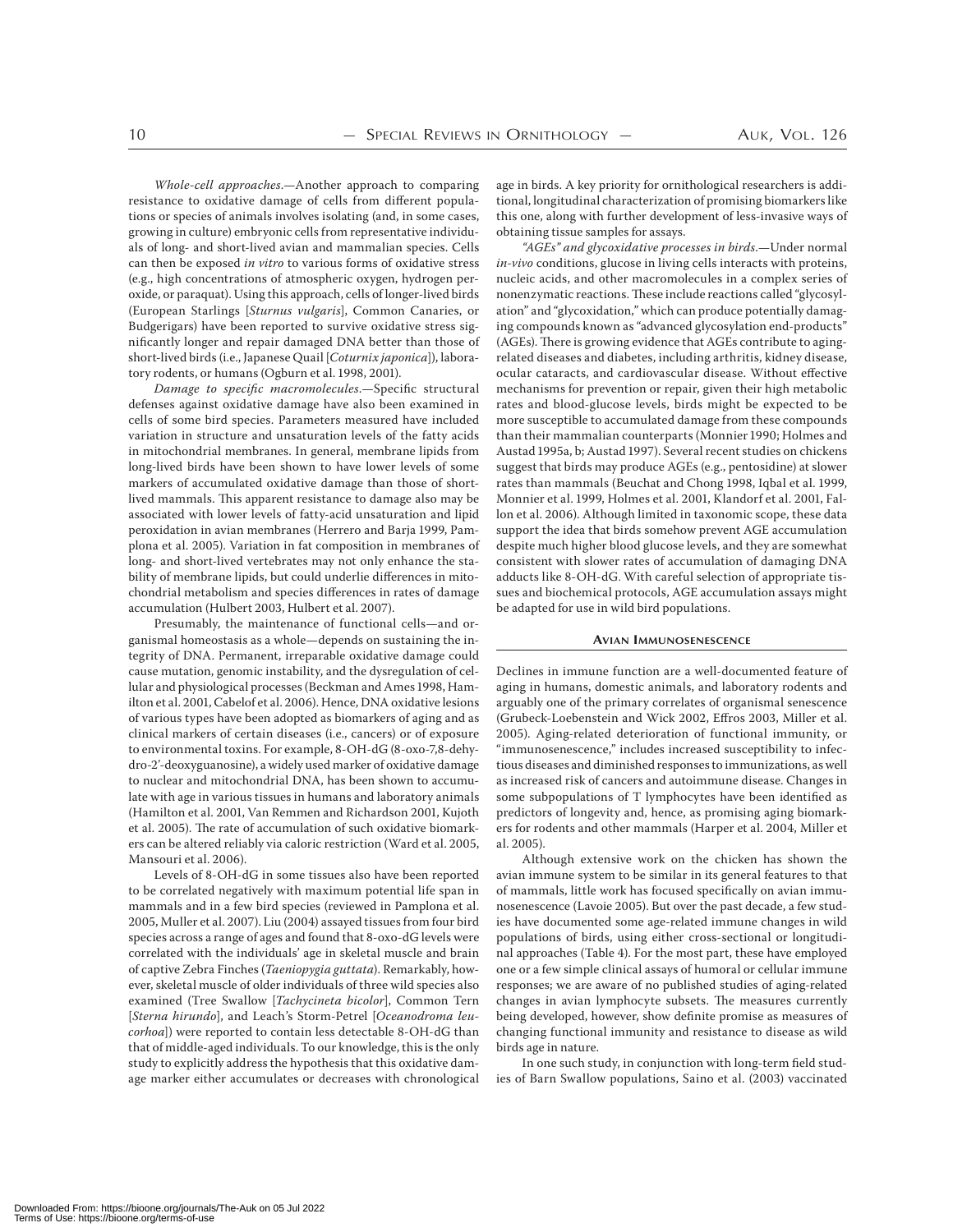TABLE 4. Studies of aging-related immune changes in wild and outbred birds (results are for wild populations unless otherwise noted).

| Immune parameter measured                                                                                                                                                        | Species                                                               | References                       |
|----------------------------------------------------------------------------------------------------------------------------------------------------------------------------------|-----------------------------------------------------------------------|----------------------------------|
| Humoral responses in vivo                                                                                                                                                        |                                                                       |                                  |
| Decreased primary antibody response to NDV vaccine in breeding females;<br>decreased secondary antibody response subsequent year in both sexes                                   | <b>Barn Swallow</b>                                                   | Saino et al. 2003                |
| Decline in antibody response to sheep red blood cells in females feeding<br>nestlings                                                                                            | Collared Flycatcher                                                   | Cichon et al. 2003               |
| No change in acquired antibody response to sheep red blood cells in females;<br>no change in innate immunity (NABs or hemolysis titers)                                          | <b>Tree Swallow</b>                                                   | Palacios et al. 2007             |
| No change in IgG levels in breeding males; IgG correlated with reproductive<br>performance                                                                                       | Common Tern                                                           | Apanius and Nisbet<br>2003, 2006 |
| Cell-mediated responses in vivo                                                                                                                                                  |                                                                       |                                  |
| Marginally significant aging effect on skin PHA hypersensitivity response in<br>males; higher response overall in nonbreeding males                                              | Ruff ( <i>Philomachus pugnax</i> ) <sup>a</sup>                       | Lozano and Lank 2003             |
| Declines in skin PHA response in all species studied; rate of decline propor-<br>tionate to species life span, average 57% decrease over 80% of maximum<br>life span             | Zebra Finch (in laboratory),<br>Tree Swallow, Leach's<br>Storm-Petrel | Haussmann et al. 2005            |
| Decreased T-cell proliferation to PHA and conA (up to 84% lower in the<br>oldest females, independent of breeding status or stress of handling); no<br>change in response to LPS | <b>Tree Swallow</b>                                                   | Palacios et al. 2007             |

Abbreviations: NDV = Newcastle disease virus, NABs = natural antibodies, PHA = phytohemagglutinin, conA = concanavalin A, and LPS = lipopolysaccharide from *Salmonella typhimurium,* a B-cell mitogen.

aCaptive colony.

breeding adults with killed Newcastle disease virus (NDV) and monitored their ability to raise primary and secondary antibody responses during the first year of vaccination and the following breeding season. They found that older (four-year-old) breeding females showed significantly lower antibody responses during the first year of treatment; their secondary responses averaged only about one-third that of two-year-old females. In the second year after immunization, older individuals (2-6 years old) of both sexes showed a trend toward a significantly diminished secondary antibody response. Similar age-related changes in acquired humoral immunity to sheep red blood cells, a nonspecific antigen, were observed by Cichoń et al. (2003) in Collared Flycatchers (*Ficedula albicollis*) that were feeding nestlings, with one-year-old females showing the highest antibody titers. Titers declined with advancing age and were lowest in the oldest  $(5-6)$ years) adults.

A more comprehensive picture of age-related immune changes was obtained in a study of female Tree Swallows, in which Palacios et al. (2007) combined measures of cell-mediated acquired immunity (*in vivo* and *in vitro*) with assays for innate humoral immunity. They also performed *in-vitro* assays of T-cell proliferation in response to each of two mitogens, PHA and concanavalin A. *In-vitro* responses to a B-cell mitogen, LPS (lipopolysaccharide from *Salmonella*), did not vary with age; nor did *in-vivo* antibody responses to immunization with sheep red blood cell antigen or two measures of innate humoral immunity. These results seem consistent with work on breeding Common Terns (Apanius and Nisbet 2003) that correlated reproductive performance and serum IgG levels but showed no apparent aging effect on immunoglobin levels.

As these studies suggest, some aging-related immune changes may be exhibited reliably by wild birds, and in some cases these may be detectable rather early in the aging process.

Other measures, however, show little aging-related change consistent with senescence in functional immunity. In humans and laboratory rodents, declining T-cell proliferative responses are an important correlate of aging; it is far from clear how these particular types of cellular responses might change with aging in any free-living vertebrate populations. It is a reasonable expectation, however, that older birds should rely and invest differentially in some forms of immunity as fitness tradeoffs and relative costs of specific immune functions change over the course of the life span.

In laboratory studies of immune aging, animals typically are maintained in pathogen-free conditions, and changes in resistance to infectious disease and other parameters relevant to fitness in free-living animals—including humans—generally are not measured (Austad and Kristan 2003, Holmes and Austad 2004, Lithgow ). Wild bird populations, by contrast, provide opportunities for exploring specific predictions about aging-related changes in immunity in natural environments where disease and parasites are expected to have significant effects on survivorship and reproductive success (Ricklefs and Wikelski 2002, Haussmann et al. 2003, Holmes and Austad 2004, Martin et al. 2006, Palacios et al. 2007). The progressive effects of aging, including immunosenescence, might be predicted to show stronger or earlier effects on survival or reproduction in wild birds subject to ecological pressures; this possibility has yet to be explored. Few studies, moreover, have directly compared aspects of immunity in short- vs. long-lived birds, or between species with different developmental or life-history patterns (Tella et al. 2002; Matson et al. 2006a, b).

The emerging discipline of "ecoimmunology" has generated an explosion of studies adopting clinical measures of immune function to test evolutionary hypotheses in outbred vertebrate populations. Areas of intense interest include the relationships among immune function, sexual selection, and mate choice;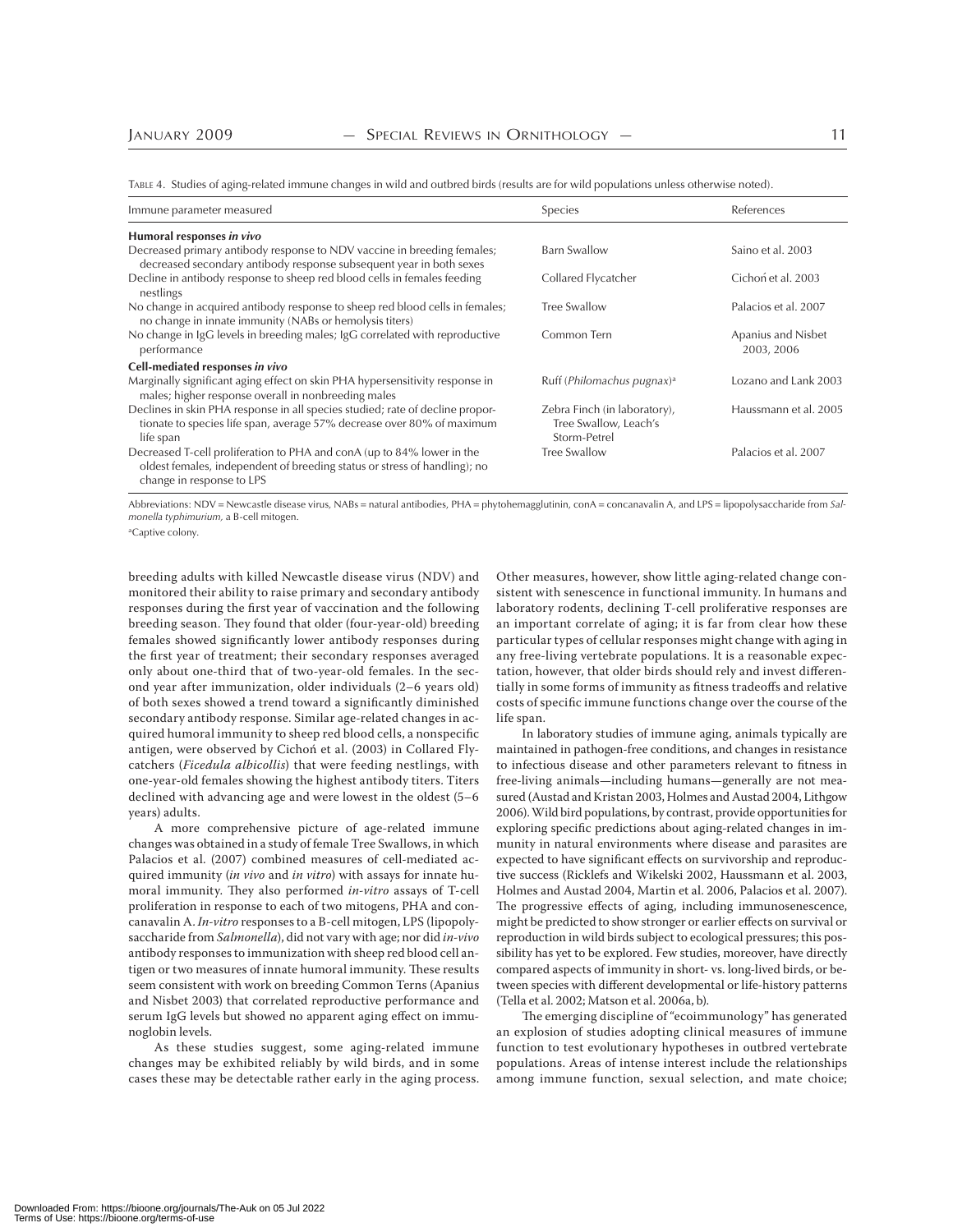

FIG. 4. Predicted patterns of development and senescence of immune defenses in fast- and slow-living species. Dotted line stands for age at first reproduction. Shaded portion of graph represents transition from nonspecific (dark) to specific (light) immune defenses: fast-living species are predicted to rely on nonspecific defenses for most of their lives. "Stair-stepped" part of graph shows predicted variability in rate of aging-related immune declines during seasonal transitions between breeding and nonbreeding conditions: larger decrements per step show bias toward investment in reproduction with advancing age. Asterisks indicate breeding events; asterisk size represents breeding effort per event. (Reproduced from Martin et al. [2006] with permission of L. Martin and Highwire Press.)

the stress response and nutritional status; and defenses against infectious disease and parasites (e.g., Norris and Evans 2000, Alonso-Alvarez and Tella 2001, Martin et al. 2006). An ecoimmunological framework could readily be applied to more directly address evolutionary questions about avian aging, life-history tradeoffs, and reproductive costs. This would require careful experimental integration of immunosenescence measures in wild animals with other biomarkers of aging, such as assays for oxidative damage, inflammation, specific disease states, or other physiological stressors. In addition, we need to know how immune changes in wild birds actually reflect variation in fitness and reproductive success, or how species with different life histories make tradeoffs between immunocompetence and other evolutionary priorities.

Some avian biologists have begun to integrate predictions from life-history theory with ideas about immunosenescence, suggesting that immune-system declines should vary qualitatively along a "fast–slow" continuum of life-history strategies (Lochmiller and Deerenberg 2000, Norris and Evans 2000, Tella et al. 2002, Martin et al. 2006, Matson et al. 2006a; see Fig. 4). Shorter-lived populations or species are predicted to invest less in immune defenses overall and to rely on less expensive, nonspecific immune functions rather than costly acquired defenses against particular pathogens. A vigorous discussion is in progress concerning the need for refinement and better integration of various measures of immune fitness for studies of wild vertebrates (Franceschi et al. 1999, Adamo 2004, Palacios and Martin ). This is an area in which studies of wild bird populations hold great promise for a more integrated approach to understanding organismal aging.

#### **TELOMERE DYNAMICS AND AVIAN AGING**

Telomeres, which are highly repetitive nucleotide sequences located on the ends of eukaryotic chromosomes, are essential for the replication of linear DNA. In healthy tissues undergoing cell replication, telomeres are maintained by telomerase, a reverse transcriptase. Interest in aging-related changes in telomere maintenance and telomerase function arose from the observation that telomeres shorten progressively as somatic cell lines in culture (e.g., human epithelial fibroblasts) undergo repeated rounds of replication and division. These cells typically replicate a finite number of times before the population either dies out or "transforms" to become cancer cells. This loss of replicative capacity or "cellular senescence" *in vitro* is accompanied by telomere shortening and loss of telomerase activity, ostensibly increasing genomic instability. This phenomenon led cell biologists to the concept of a "telomere clock"—the idea that telomere shortening rates (or declining telomerase activity) provide a measure of loss of replicative capacity (and, hence, a marker of aging) in terminally differentiated animal tissues. Critical changes in telomere structure and function have been implicated in the transformation of healthy to cancerous cells in humans and rodents, and evidence is accumulating that telomere dynamics are important in these species in aging and in some aging-related diseases, such as cancer (Blackburn 1991, Hastie et al. 2003, Kujoth et al. 2005, Wright and Shay 2005).

But there is no particular reason, *a priori*, to expect that telomere lengths or other aspects of telomere dynamics will reflect variation in organismal aging patterns—even between species within a vertebrate class—in a straightforward way. Telomeres of cells from adult laboratory rodents, for example, are considerably longer than those of similar cells from adult humans, and replicative senescence in rodent cells *in vitro* does not correlate predictably with telomere shortening as it does in human cells. However, long-lived organisms are expected to have more efficient ways of responding to stressors, preserving healthy capabilities for cell replication and preventing cancers, and these are likely to involve aspects of telomere dynamics (Shay and Wright 2001, 2005; Wang et al. 2001). It is interesting, in this context, that aging-related telomere shortening rates in some tissues have been reported to correlate inversely with documented life spans of some vertebrates, including some bird species (Haussmann et al. 2003, Vleck et al. 2003).

Given that many birds are exceptionally long-lived for their sizes and metabolic rates, it stands to reason that they may have particularly efficient regulation of cell replication. Thus, the concept of an avian telomere clock has received considerable attention recently (reviewed in Taylor and Delany 2000). The measurement of avian telomeres can be complicated by the unusually large size of the avian telomeric genome, and there is considerable variability reported in the lengths of telomere fragments measured from different avian tissues and species (Table 5; Delany et al. 2000, Swanberg and Delany 2006). The chicken telomeric genome, the best-studied of all bird species, includes about  $10\times$  more DNA than the human telomeric genome. Avian class-III terminal restriction fragments (TRFs) are the largest described for telomeres of any vertebrate group, with lengths ranging from 40 kilobases to 2 megabases.

In some respects, avian telomere dynamics resemble those in human tissues more closely than those in rodent tissues. As in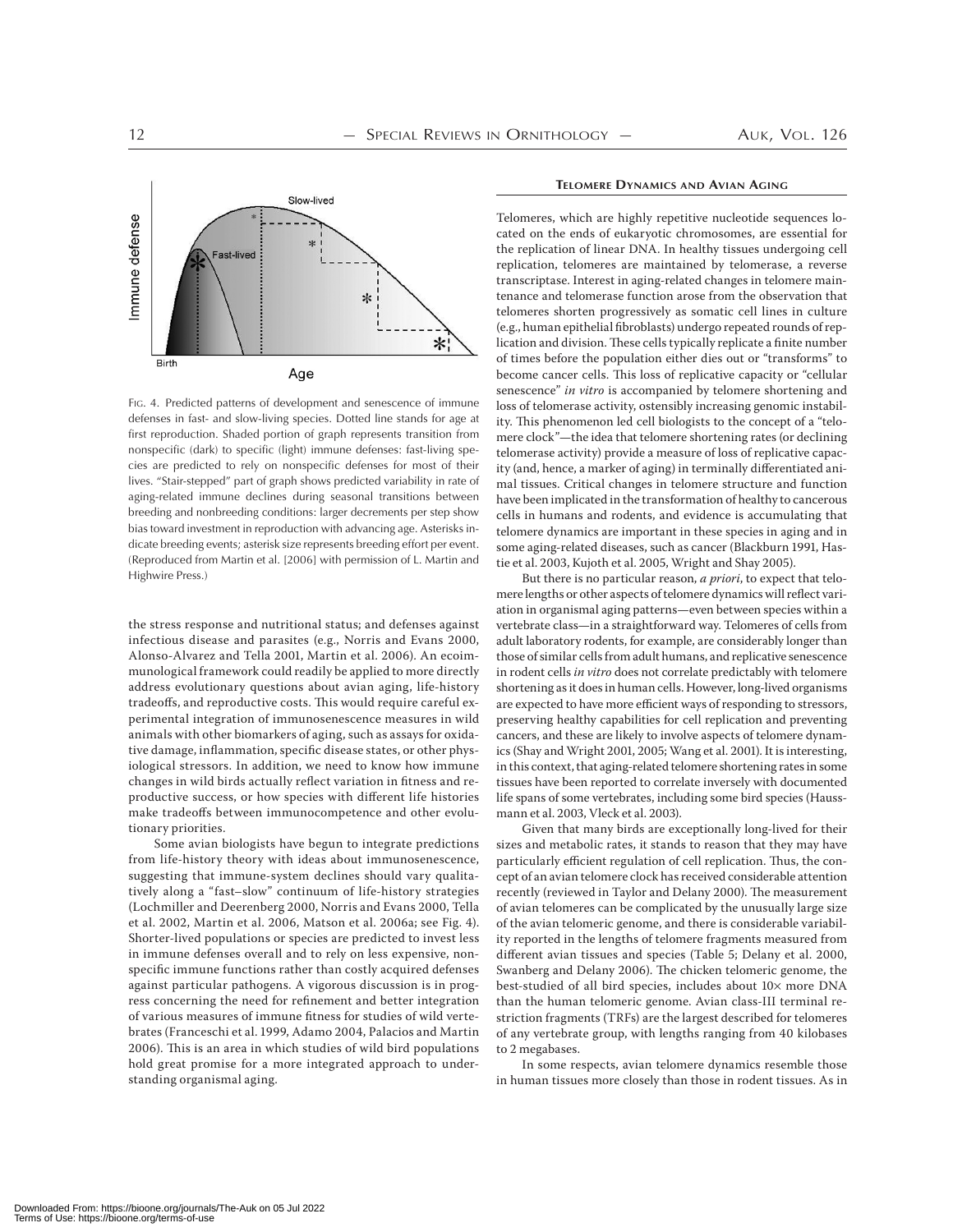| Focus of study                                                                                          | Species, ages, and tissues                                                                                                                                                                            | Key findings and references                                                                                                                                                                                                                                                                                                                                                                                                                                                                                                                                                                                                                                                                                                                                                                                               |
|---------------------------------------------------------------------------------------------------------|-------------------------------------------------------------------------------------------------------------------------------------------------------------------------------------------------------|---------------------------------------------------------------------------------------------------------------------------------------------------------------------------------------------------------------------------------------------------------------------------------------------------------------------------------------------------------------------------------------------------------------------------------------------------------------------------------------------------------------------------------------------------------------------------------------------------------------------------------------------------------------------------------------------------------------------------------------------------------------------------------------------------------------------------|
| Characterization of avian telomere structure<br>and TRF shortening in cultured cells in vitro           | Domestic Chicken and 12 other species from<br>diverse avian orders: adults and embryos;<br>somatic cells (erythrocytes, sperm, embryonic<br>tissues)                                                  | Telomeric sequence generally 5-10 times more<br>abundant in birds than in humans; identi-<br>fied three classes of avian telomeric DNA:<br>class I, 0.5–10 kbases (interstitial); class II,<br>10-40 kbases (detectable in typical TRF<br>smears); and class III, $\leq$ 3 megabases;<br>require specialized detection techniques;<br>not present in all species examined;<br>"ultralong" sequence detectable in all but<br>two species; molecular weight varies with<br>tissue type<br>No in-vivo age-related changes in average<br>TRF (class II) lengths detected; shortening of<br>class II arrays with age detected in chicken<br>cells cultured in vitro (3.2-kbase decrease<br>in average TRF length from early embryo to<br>adult) (Delany et al. 2000, Taylor and Delany<br>2000, Nanda et al. 2002; reviewed in |
| Measured TRF lengths in relation to age in<br>domestic and wild populations (cross-<br>sectional study) | Zebra Finch, <sup>a</sup> Tree Swallow, Adélie Penguin<br>(Pygoscelis adeliae), Common Tern, Leach's<br>Storm-Petrel: subadults and adults;<br>erythrocytes                                           | Swanberg and Delany 2006)<br>Average TRF length declined with chronologi-<br>cal age in Zebra Finch, Tree Swallow, Adélie<br>Penguin, and Common Tern; increased<br>with age in Leach's Storm-Petrel; rate of<br>telomere shortening correlated with spe-                                                                                                                                                                                                                                                                                                                                                                                                                                                                                                                                                                 |
| Measured TRFs in wild populations (cross-<br>sectional and longitudinal studies)                        | European Shag (Phalacrocorax aristotelis),<br>Wandering Albatross (Diomedea exulans):<br>subadults and adults; erythrocytes                                                                           | cies life span (Haussmann et al. 2003)<br>TRF lengths declined between chick stage<br>and adulthood, but not correlated with age<br>in adults; concluded that rates of telomere<br>loss not constant with age; high inter-indi-<br>vidual variation could be attributable to                                                                                                                                                                                                                                                                                                                                                                                                                                                                                                                                              |
| Measured TRFs in wild population<br>(cross-sectional study)                                             | Great Frigatebird ( <i>Fregata minor</i> ): subadults and<br>adults; erythrocytes                                                                                                                     | conditions during growth (Hall et al. 2004)<br>TRF length declined more rapidly early in life<br>but continued to shorten in adults; rate of<br>decline not tightly correlated with age (Juola<br>et al. 2006)                                                                                                                                                                                                                                                                                                                                                                                                                                                                                                                                                                                                            |
| Characterization of avian telomerase activity<br><i>in vitro</i> and tissues from living birds          | Domestic Chicken: various ages from 1 day old:<br>cultured embryonic fibroblasts, germline<br>cells, assorted somatic tissues (erythrocytes,<br>sperm)                                                | Telomerase active in some tissues of adult<br>chickens; down-regulated in cell cultures<br>established from embryos; replicative<br>senescence in chicken fibroblast cells in<br>culture (Venkatesan and Price 1998, Delany<br>et al. 2000, Taylor and Delany 2000,<br>O'Hare and Delany 2005)                                                                                                                                                                                                                                                                                                                                                                                                                                                                                                                            |
| Telomerase activity measured in tissues from<br>living birds                                            | Zebra Finch, <sup>a</sup> Tree Swallow, Adélie Penguin,<br>Common Tern, Leach's Storm-Petrel: adults<br>and subadults; muscle, liver, intestine, kidney,<br>brain, gonad, bone marrow of most species | More activity of telomerase from bone mar-<br>row in species with lower rates of TRF short-<br>ening and longer life spans; telomerase may<br>not be down-regulated in tissues of adults<br>in some birds (Haussmann et al. 2007)                                                                                                                                                                                                                                                                                                                                                                                                                                                                                                                                                                                         |

TABLE 5. Some key studies of avian telomere dynamics relevant to senescence.

 $Abbreviation: TRF = telomere restriction fragment.$ 

aDomestic birds.

humans, for example (but unlike in mice), avian telomerase has been shown to be down-regulated in many organs postnatally, after tissues have completed differentiation, remaining active only in tissues with high cell turnover or particular cell lines that have undergone transformation to a precancerous state *in vitro* (Swanberg and Delany 2003, Swanberg and Payne 2004). An initial comparison of erythrocytes and sperm from a few individuals for each of 18 bird species revealed no reliable relationships among TRF lengths and either the age of individuals or documented species

life spans (Delany et al. 2000). But more recent cross-sectional studies including considerably larger numbers of individuals from wild populations of a number of avian species (with a wide range of documented life spans) have reported age-associated shortening of TRFs derived from erythrocytes (Haussmann et al. 2003, Vleck et al. 2003, Juola et al. 2006) (Table 5 and Figs. 5 and 6). Moreover, contrary to expectations, these authors reported that telomere fragment lengths from Leach's Storm-Petrels were *positively* correlated with chronological age. A later, longitudinal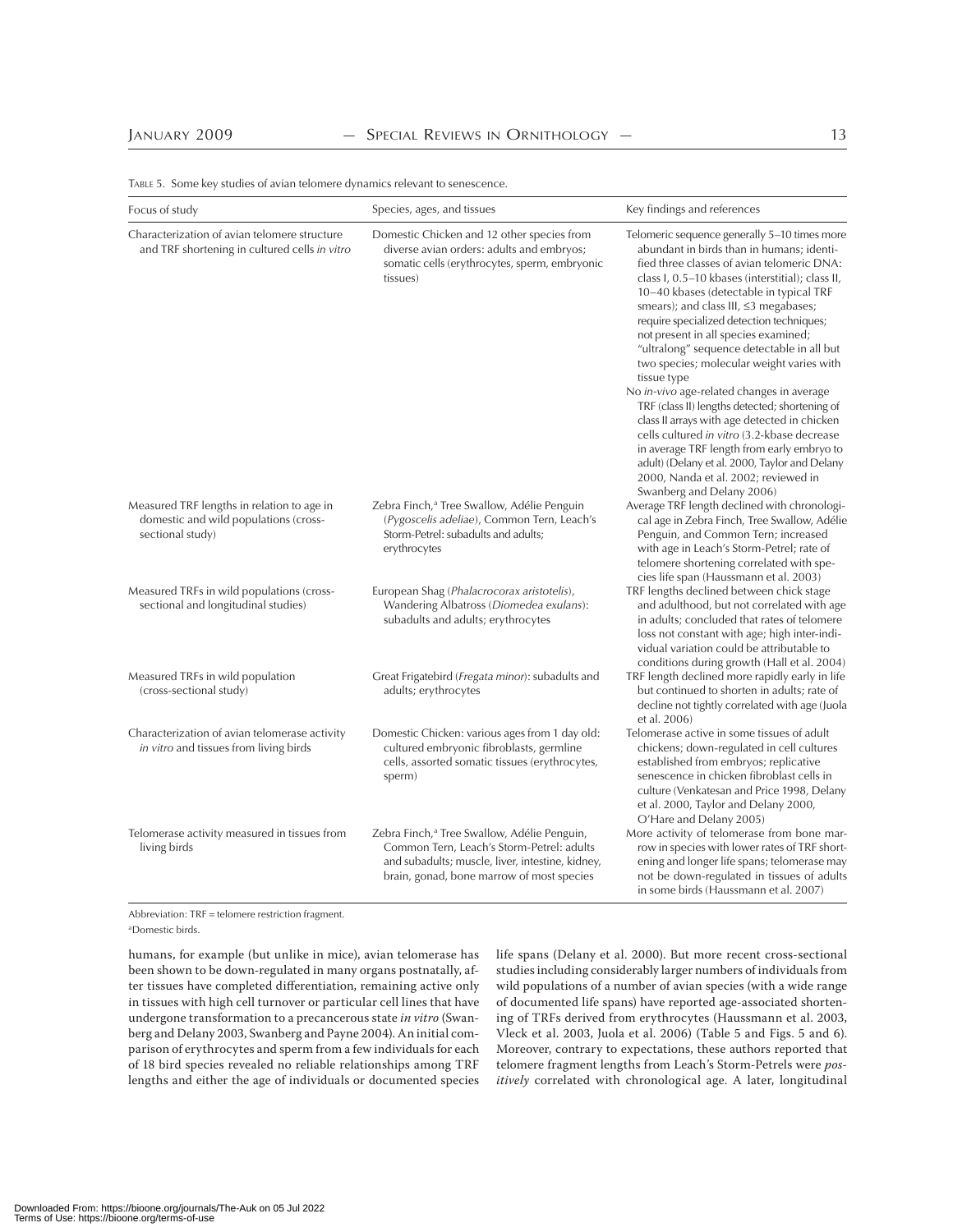

FIG. 5. Cross-sectional examination of relationships between age and telomere (TRF) lengths (from erythrocytes) in one domestic and five wild bird populations: (A) domestic Zebra Finch, (B) Tree Swallow, (C) Adélie Penguin (*Pygoscelis adeliae*), (D) Common Tern, and (E) Leach's Storm-Petrel. Note that subadults are included for all but Leach's Storm-Petrel and that telomere lengths increase with age in this species. (No samples obtained from Leach's Storm-Petrels 1–9 years old; young do not return to breeding site until 3–6 years after fledging.) Lines are best-fit regressions: (A) slope –515 ± 95 (SE) base pairs (bp) year<sup>-1</sup>, *F* = 29.9, df = 1 and 26, *P* < 0.0001,  $r^2$  = 0.54; (B) slope = -391 ± 65 bp year<sup>-1</sup>, *F* = 23.3, df = 1 and 47, *P* < 0.0001,  $r^2 = 0.34$ ; (C) slope = -235  $\pm$  48 bp year<sup>-1</sup>, *F* = 23.9, df = 1 and 21, *P* < 0.0001,  $r^2 = 0.55$ ; (D) slope = -57  $\pm$  7 bp year<sup>-1</sup>, *F* = 67.0, df = 1 and 43, *P* < 0.0001,  $r^2$  = 0.61; (E) slope = +75 + 10 bp year<sup>-1</sup>, *F* = 59.7, df = 1 and 32, *P* < 0.0001,  $r^2$  = 0.66. (Reproduced from Haussmann et al. [2003] with permission of M. Haussmann and the Royal Society.)

study of several different wild bird populations, on the other hand, reported no telomere shortening or lengthening in erythrocytes when younger birds were eliminated from the analysis (Hall et al. ). The authors of this last study suggested that aging-related

telomere shortening is likely to be overestimated in studies when subadult birds are included (age  $= 0$ ; Table 5), given that tissues of younger, immature birds may not be composed of terminally differentiated cells.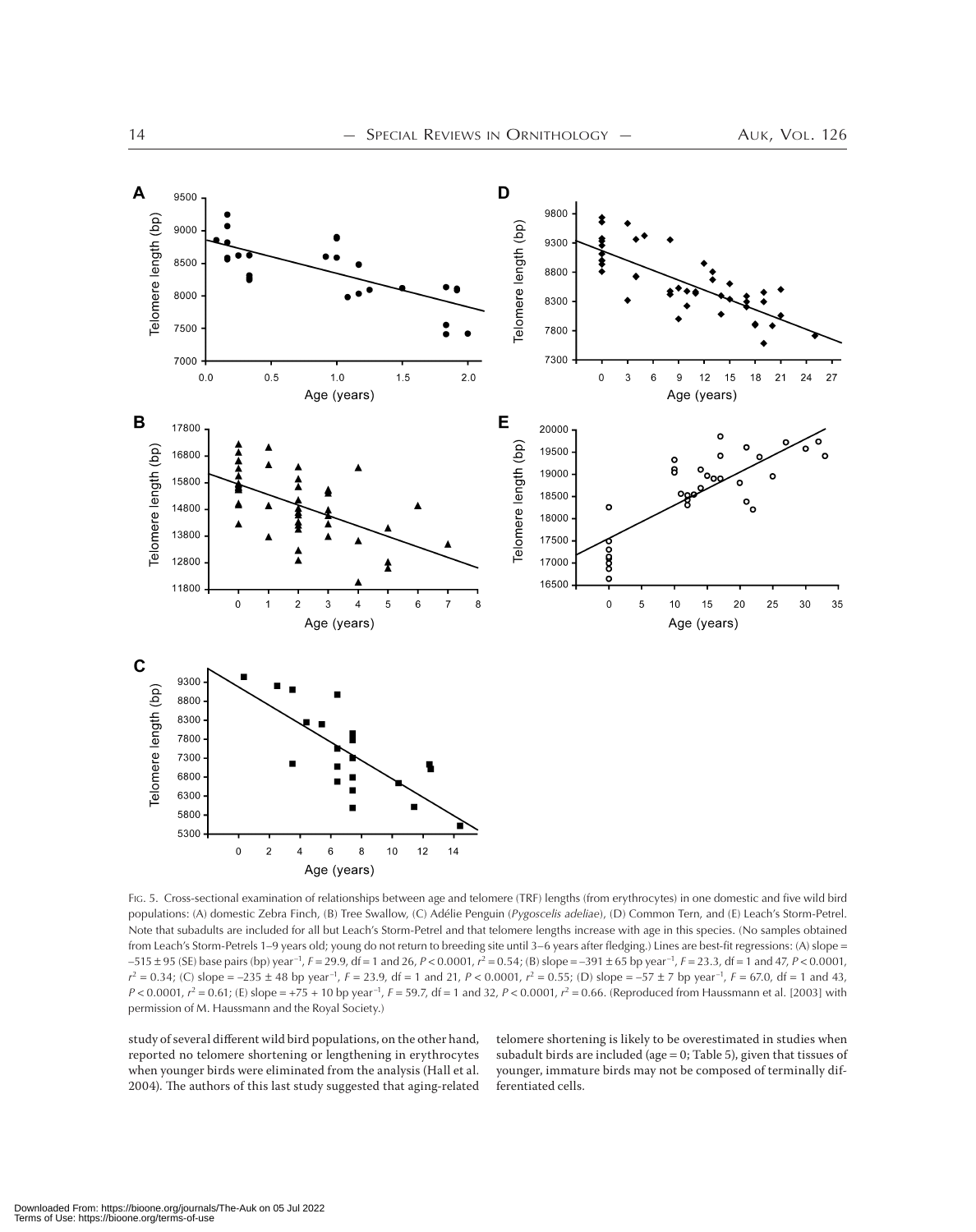

FIG. 6. Cross-sectional comparisons of telomere lengths (from erythrocytes) as a function of age in two wild seabird populations: (A) European Shag and (B) Wandering Albatross. Although telomere length appears to decline with age with youngest age classes are included, no significant associations were detected between telomere length and age in adults. For European Shags,  $r = -0.08$ ,  $P = 0.54$ ,  $n = 63$ ; for Wandering Albatrosses,  $r = -0.08$ ,  $P = 0.52$ ,  $n = 61$ . (Reprinted from Hall et al. [2003] with permission of P. Monaghan and the Royal Society.)

It is important to recognize that telomere lengths (and any aging-related changes in TRFs) are expected to vary substantially among tissues with different cell-turnover rates. Terminal restriction fragments could fail to reflect either organism age or tissue age (i.e., number of cell replications) in cell lines that are not terminally differentiated (e.g., germ cells, some blood cells, or in tissues from young animals that are still undergoing development). Telomere lengths from a given tissue type can also vary considerably among individuals, even in inbred laboratory animal populations, as well as with organismal health, nutritional state, and history, including exposure to oxidative or other stressors (Levy et al. 1998, Hastie et al. 2003, Shay and Roninson 2004).

Despite the complexity of these issues, and the as-yet-unexplored variability of telomere genomes and dynamics among avian species, the data on telomeres and telomerase activity from wild bird populations are provocative. This emerging area merits additional, careful study and critical analysis—particularly in the context of other aging-related functional changes and fitness tradeoffs (see, e.g., Monaghan and Haussmann 2006). Evolution is expected to produce an array of defenses against molecular stress and damage; the telomere shortening typical of replicative senescence in humans, for example, may represent one, but not the only, kind of adaptation whereby longer-lived species preserve genomic integrity (Shay and Wright 2001). The influence of environmental conditions (e.g., stress and food availability) on telomere dynamics within a species is of particular interest to ornithologists. More controlled, longitudinal studies—both in captivity and in the wild, and using a range of tissue types from a variety of bird species will be needed to clarify the significance of age-related changes in telomere dynamics and telomerase activity in birds with different aging patterns.

#### **FUTURE DIRECTIONS IN "AVIAN BIOGERONTOLOGY"**

Major research priorities for the biology of aging include the identification of molecular, physiological, and evolutionary mechanisms that allow, as well as prevent, organismal senescence, and that promote sustained somatic maintenance and reproduction in exceptionally long-lived species—including many birds. A better understanding of the generality of basic aging mechanisms in a wide taxonomic range of model organisms has obvious utility for intervention in diseases of aging. Current research priorities of avian and evolutionary biologists are quite compatible with those of more medically oriented biogerontologists, given their common strong focus on the roles of genes and the environment in creating and maintaining healthy, integrated animal phenotypes. Below, we summarize several areas we view as potentially ripe for cooperation and shared research contributions by ornithologists and biogerontologists.

*Evolutionary aging and life-history theory*.—Biogerontology and ornithology have a common investment in evolutionary theory as a framework for understanding the "fast–slow" continuum of development, maturation, and [in] aging patterns seen among living organisms, including the laboratory species commonly used in studies of basic aging processes (Rose 1991, Martin et al. 1996, Reznick et al. 2004, Reznick 2005). For several decades, studies of wild bird populations have focused on the effects of specific ecological variables on life-history evolution and life span, including predation, food supply, latitude, altitude, extreme cold, and migration patterns (e.g., Ricklefs 1973, 1990, 2000a; Botkin and Miller 1974; T. E. Martin 1987; K. Martin 1995; Wiebe and Martin 1998; Ricklefs and Scheuerlein 2003; Møller et al. 2005; Sandercock et al. 2005b; Møller 2006; Dobson and Jouventin 2007; Wilson 2008; Bears et al. 2009). Despite demonstrations that many birds undergo some form of aging in the wild, however, it is unknown how aging-related deterioration varies across populations in relation to environmental conditions and whether such deterioration contributes in a significant way to changes in fitness or lifetime reproductive success. More comprehensive studies of aging-related immune changes in wild, breeding birds should lead to a clearer understanding of how specific aspects of immunity and other physiological functions actually reflect variation in condition or stress resistance and how species with different life histories make tradeoffs between immunocompetence, reproduction, and other evolutionary priorities. Avian ecoimmunology holds particular promise for a more integrated approach to understanding senescence in nature, and this discipline is stimulating the adoption of clinical measures of immune function for testing hypotheses from life-history and sexual-selection theory using both captive and wild populations of birds.

Biogerontologists have expressed particular interest in very long-lived birds, like seabirds, that inhabit insular habitats and are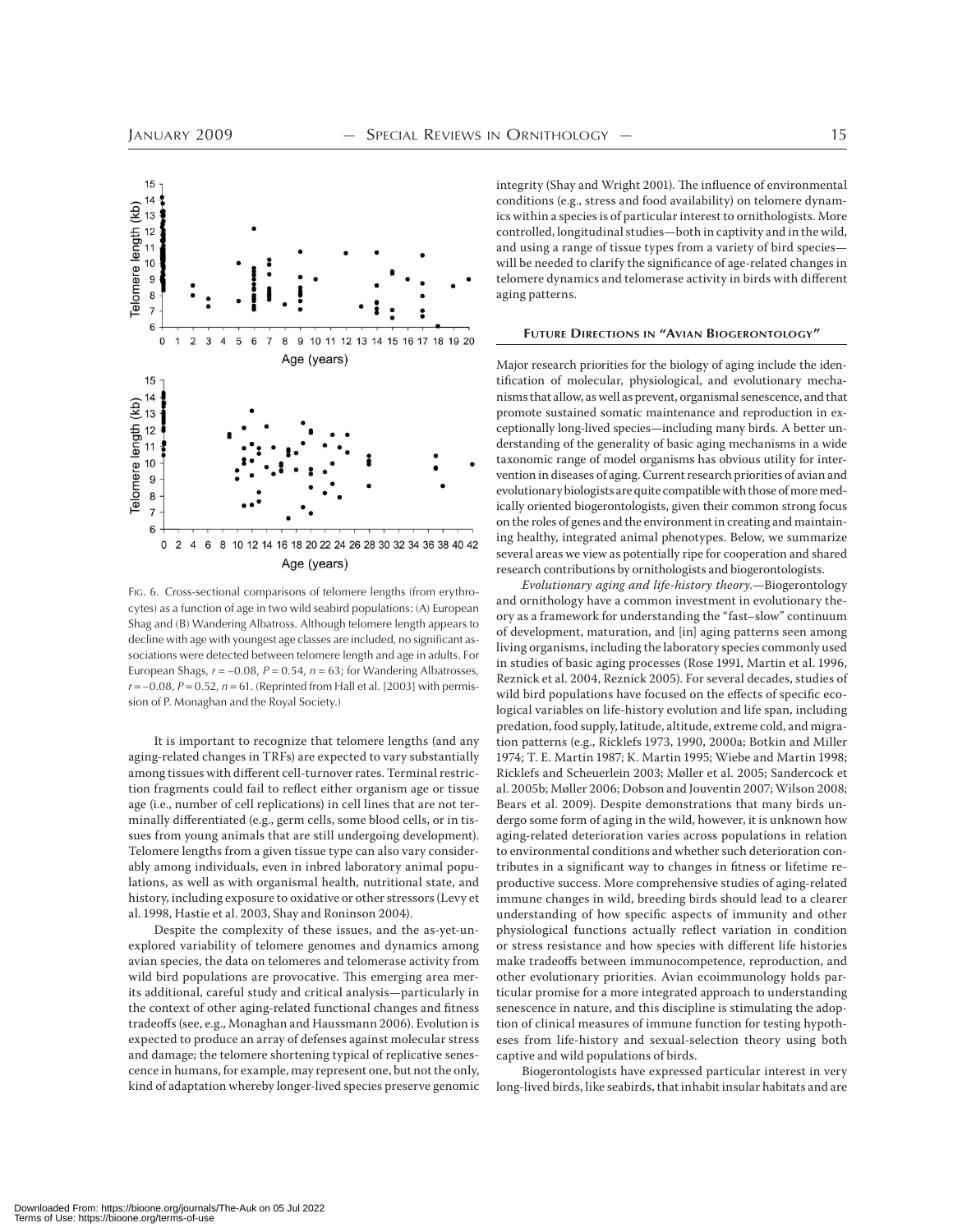subject to very low mortality rates (Finch 1990; Ricklefs 1990; Holmes and Austad 1995a, b; Ricklefs and Finch 1995; Holmes 2003). Recent seabird studies have shown little appreciable change in immune function or reproductive endocrinology in older breeding birds (Ottinger et al. 1995; Nisbet et al. 1999, 2002; Apanius and Nisbet 2003) but suggest the intriguing possibility that older birds may compensate for declines in physiological condition with increases in reproductive effort (Velando et al. 2006, Torres and Velando 2007, Keller et al. 2008) or enhanced physiological resistance to stress (Angelier et al. 2007; but see Heidigger et al. 2008). Apart from being intrinsically interesting from ecological or evolutionary standpoints, sustained low rates of reproduction with little apparent aging-related loss of fertility in birds could have implications for understanding basic mechanisms of human reproductive aging and infertility.

*Physiological tradeoffs and reproductive costs*.—A particularly strong focus of avian biology now centers on potential costs of reproduction accrued from exposure to steroid sex and stress hormones and the relationships between antioxidant defenses, fitness, and reproductive success. Although genetic and physiological tradeoffs are sometimes considered in studies of basic aging processes, a rigorous evolutionary perspective is often lacking; this is arguably one of the most important shortcomings of standard biogerontological approaches currently (Partridge et al. 2005, Lithgow 2006). Sustained fertility and slow, healthy aging are expected to be related in evolutionary terms, and genes responsible for variation in life span probably also control, in many cases, key aspects of reproduction (Kirkwood and Austad 2000, Partridge et al. 2005). Consideration of reproductive costs and the possible evolutionary tradeoffs (e.g., antagonistic pleiotropy) among fertility, somatic fitness, and longevity are relevant to a number of current aging-related medical priorities, including human reproductive aging issues and cancers (Stearns et al. 2008).

*Energy metabolism, oxidative stress, and nutrition*.—Currently, a primary focus of biogerontology is the relationship between aging and oxidative stress and damage to cells and macromolecules, and how key aspects of energy metabolism and growth rates are related to life span. Ornithologists are likewise engaged in studies of the relationships among nutritional status (particularly in relation to antioxidants), hormonal influences, growth rates, and such fitness parameters as immune function and stress resistance (see, e.g., Alonso-Alvarez and Tella 2001; Metcalfe and Monaghan 2001, 2003; Blount et al. 2003; Alonso-Alvarez et al. 2006, 2007; Criscuolo et al. 2008). Researchers increasingly recognize the importance of studies like these to the biology of aging generally, their implications for human health and developmental biology, and the potential for interdisciplinary collaboration in exploring these issues.

*Sexual selection, sexual conflict, and mate choice*.—The biology of aging has distinct implications for addressing theoretical questions about sexual conflict, mate choice, and the evolution of mating systems, given that there are strong correlates of sex differences in aging and mortality patterns in many animals, including humans (e.g., Promislow et al. 1992, Promislow 2004, Clutton-Brock and Isvaran 2007). Sex differences in the roles of steroid hormones in long-term health, including immune function, susceptibility to parasites and disease, and the ability to combat oxidative and other stresses have direct clinical relevance. For

example, Bonduriansky et al. (2008) suggested that sexual selection and male reproductive strategies may result in elevated mortality and weakened selection on life span in males compared with females. Currently, however, there is little direct discussion or collaboration among evolutionary biologists, behavioral ecologists, and biogerontologists in addressing these issues.

*Comparative approaches to studies of basic aging processes*.— Comparative approaches of various kinds have long provided important insights into the basic processes underlying senescence in both wild and captive studies (reviewed in Austad and Holmes 1999, Holmes and Kristan 2008). Although natural populations typically show patterns of survival and reproductive investment consistent with predicted survival–fecundity tradeoffs, the mechanisms responsible for these aging patterns remain elusive. For example, rates of aging-related mortality in field studies of birds are often highly correlated with mortality resulting from extrinsic age-independent causes, such as predation, harsh weather, or habitat conditions, rather than from the predicted causes of intrinsic (aging-related) mortality, such as cancer or cardiovascular failure (Ricklefs 2008). Furthermore, in captivity, where resources are plentiful, the life spans of birds and mammals appear to be unrelated to investment in reproduction (Ricklefs and Cadena 2007). More field studies using comparative approaches are needed to determine the cause of death in natural populations and to characterize variation in rates of aging within and across populations, and we need more detailed longitudinal studies of individual health and reproductive success in relation to age at death (Monaghan et al. 2008, Nussey et al. 2008). Such comparative studies should help to quantify differences in aging rates between different physiological systems and reveal how each contributes to fitness at different life-history stages (Promislow et al. 2006). Although multispecies comparisons of aging and life span have long been used by biogerontologists, phylogenetic statistical approaches have been applied only recently for addressing comparative questions about proximate aging mechanisms (Haussmann et al. 2003; Speakman 2005a, b; Hulbert et al. 2007; Lambert et al. ). In addition, clinical and genetic markers, as well as other variables, should prove useful for identifying phenotypic traits that contribute to the probability of longevity (Møller and Szép 2002, Priest et al. 2002, Saino et al. 2002, Møller 2006).

*Value of reliable aging biomarkers in avian conservation biology*.—The development of aging biomarkers for avian populations has wide potential application for both diagnosis and prescription in ecology, conservation, and management. Such biomarkers would allow greater insight into the relationships and the ecological importance between senescence and other cohort effects in response to environmental gradients or stressors. Where population life histories vary with altitude or latitude, intensive, long-term longitudinal studies could be used to assess potential effects of climate change on particular age cohorts. Current field techniques often can distinguish only two or a few "cohorts" of adults—firsttime breeders and all older birds—making it difficult to diagnose effects of overhunting or other elevated mortality factors.

Improved physiological or molecular measures of aging might eventually allow earlier diagnosis of populations or cohorts of birds in peril, if such measures reflected environmentally altered patterns of actuarial or physiological senescence that are actually correlated with reduced vital rates. For declining populations of threatened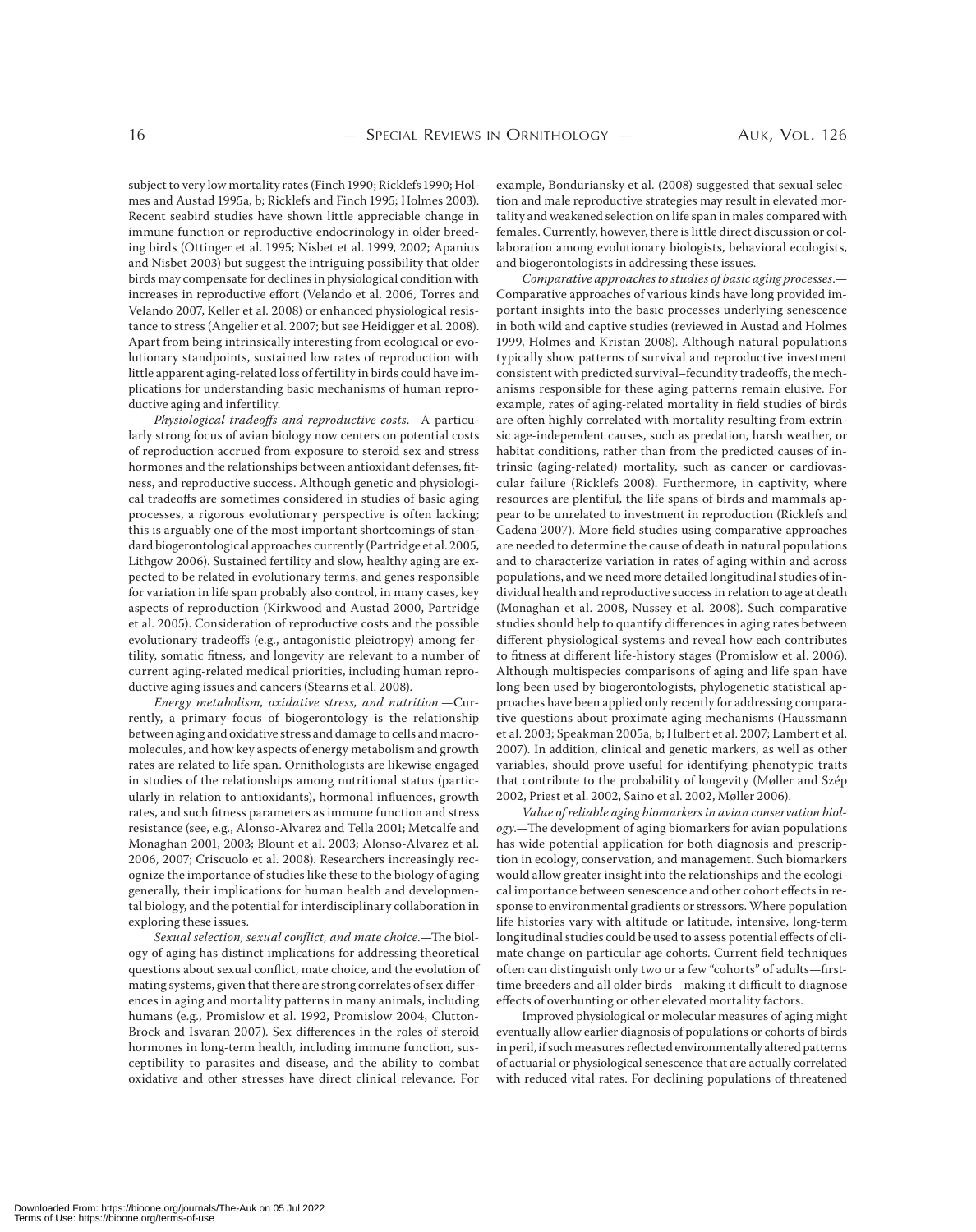species, such as the Horned Lark subspecies *Eremophila alpestris strigata* in Washington state (Pearson et al. 2008), such aging biomarkers might be particularly useful. Reliable, biologically meaningful measures of cellular or molecular damage, specific functional declines, or other signs of physiological stress in known-age individuals might eventually be employed to weigh the relative contributions of habitat loss or degradation to intrinsic aging-related changes, as opposed to "normal," extrinsic mortality forces. In critically endangered populations, such as the Northern Spotted Owl (*Strix occidentalis caurina*) in British Columbia, where all remaining birds in the populations are older, a biomarker that could measure reproductive senescence would have wonderful efficacy for identifying those individuals in the best condition to set up a captive breeding program. For threatened species, many of which are long-lived, we might save valuable time and maximize successful breeding attempts in captivity if we could develop biomarker for separating 'chronologically old' from 'physiologically old' individuals.

#### **ACKNOWLEDGMENTS**

We are very grateful for comments on the manuscript from C. Colbeck, K. Loeb Belinsky, R. Ricklefs, and an anonymous reviewer. We thank S. Sealy and R. Earles for valuable editorial input. Figure 1 was reproduced with permission from A. Hulbert and the American Physiological Society. Figure 2 was reproduced with permission from J. Speakman and The Company of Biologists. Figure was reproduced with permission from D. Holmes, S. Austad, and Highwire Press, and adapted from original data from Møller and Szép (2002) and L. Gustafsson (pers. comm.). Figure 4 was reproduced with permission from L. Martin and Highwire Press. Figure 5 was reproduced with permission from M. Haussmann and the Royal Society. Figure 6 was reproduced with permission of P. Monaghan and the Royal Society.

#### **LITERATURE CITED**

- ADAMO, S. A. 2004. How should behavioural ecologists interpret measurements of immunity? Animal Behaviour 68:1443-1449.
- Alonso-Alvarez, C., S. Bertrand, G. Devevey, J. Prost, B. FAIVRE, O. CHASTEL, AND G. SORCI. 2006. An experimental manipulation of life-history trajectories and resistance to oxidative stress. Evolution 60:1913-1924.
- Alonso-Alvarez, C., S. Bertrand, B. Faivre, O. Chastel, and G. SORCI. 2007. Testosterone and oxidative stress: The oxidation handicap hypothesis. Proceedings of the Royal Society of London, Series B 274:819-825.
- ALONSO-ALVAREZ, C., AND J. L. TELLA. 2001. Effects of experimental food restriction and body-mass changes on the avian T-cell-mediated immune response. Canadian Journal of Zoology 79.101-105
- ANGELIER, F., B. MOE, H. WEIMERSKIRCH, AND O. CHASTEL. 2007. Age-specific reproductive success in a long-lived bird: Do older parents resist stress better? Journal of Animal Ecology 76:1181-1191.
- APANIUS, V., AND I. C. T. NISBET. 2003. Serum immunoglobulin G levels in very old Common Terns, *Sterna hirundo*. Experimental Gerontology 38:761-764.
- APANIUS, V., AND I. C. T. NISBET. 2006. Serum immunoglobulin G levels are positively related to reproductive performance in a

long-lived seabird, the Common Tern (*Sterna hirundo*). Oecologia 147:12-23.

- AUSTAD, S. N. 1996. The uses of intraspecific variation in aging research. Experimental Gerontology 31:453-463.
- AUSTAD, S. N. 1997. Birds as models of aging in biomedical research. ILAR Journal Online 38:137-141. [Online.] Available at dels.nas. edu/ilar\_n/ilarjournal/38\_3/38\_3Birds.shtml.
- AUSTAD, S. N. 2001. An experimental paradigm for the study of slowly aging organisms. Experimental Gerontology 36:599-605.
- AUSTAD, S. N., AND K. E. FISCHER. 1991. Mammalian aging, metabolism, and ecology: Evidence from the bats and marsupials. Journals of Gerontology 46:B47-B53.
- AUSTAD, S. N., AND D. J. HOLMES. 1999. Evolutionary approaches to probing aging mechanisms. Pages 437-452 in Methods in Aging Research (B. P. Yu, Ed.). CRC Press, Boca Raton, Florida.
- AUSTAD, S. N., AND D. M. KRISTAN. 2003. Are mice calorically restricted in nature? Aging Cell 2:201-207.
- Baldal, E. A., W. Baktawar, P. M. Brakefield, and B. J. Zwaan. . *Methuselah* life history in a variety of conditions, implications for the use of mutants in longevity research. Experimental Gerontology 41:1126-1135.
- BARJA, G. 1998. Mitochondrial free radical production and aging in mammals and birds. Annals of the New York Academy of Sciences 854:224-238.
- Barja, G., S. Cadenas, C. Rojas, M. López-Torres, and R. PÉREZ-CAMPO. 1994a. A decrease in free radical production near critical targets as a cause of maximum longevity in animals. Comparative Biochemistry and Physiology B 108:501-512.
- Barja, G., S. Cadenas, C. Roja, R. Perez-Campo, and M. Lopez-TORRES. 1994b. Low mitochondrial free radical production per unit of  $O<sub>2</sub>$  consumption can explain the simultaneous presence of high longevity and high aerobic metabolic rate in birds. Free Radical Research 21:317-328.
- BARJA, G., AND A. HERRERO. 1998. Localization at complex I and mechanism of the higher free radical production of brain nonsynaptic mitochondria in the short-lived rat than in the longevous pigeon. Journal of Bioenergetics and Biomembranes 30:235-243.
- BEARS, H., K. MARTIN, AND G. C. WHITE. 2009. Breeding in highelevation habitat results in shift to slower life-history strategy within a single species. Journal of Animal Ecology: in press (DOI: 10.1111/j.1365-2656.2008.01491).
- BECKMAN, K. B., AND B. N. AMES. 1998. The free radical theory of aging matures. Physiological Reviews 78:547-581.
- BENNETT, A. F., AND R. B. HUEY. 1990. Studying the evolution of physiological performance. Pages 251-284 in Oxford Surveys in Evolutionary Biology, vol. 7 (D. J. Futuyma and J. Antonovics, Eds.). Oxford University Press, Oxford, United Kingdom.
- BENNETT, P. M., AND I. P. F. OWENS. 2002. Evolutionary Ecology of Birds. Life Histories, Mating Systems and Extinction. Oxford University Press, Oxford, United Kingdom.
- BENTLEY, G. R., AND S. MUTTUKRISHNA. 2007. Potential use of biomarkers for analyzing interpopulation and cross-cultural variability in reproductive aging. Menopause 14:668-679.
- BEUCHAT, C. A., AND C. R. CHONG. 1998. Hyperglycemia in hummingbirds and its consequences for hemoglobin glycation. Comparative Biochemistry and Physiology A 120:409-416.
- Bevilacqua, L., J. J. Ramsey, K. Hagopian, R. Weindruch, and M.-E. HARPER. 2004. Effects of short- and medium-term calorie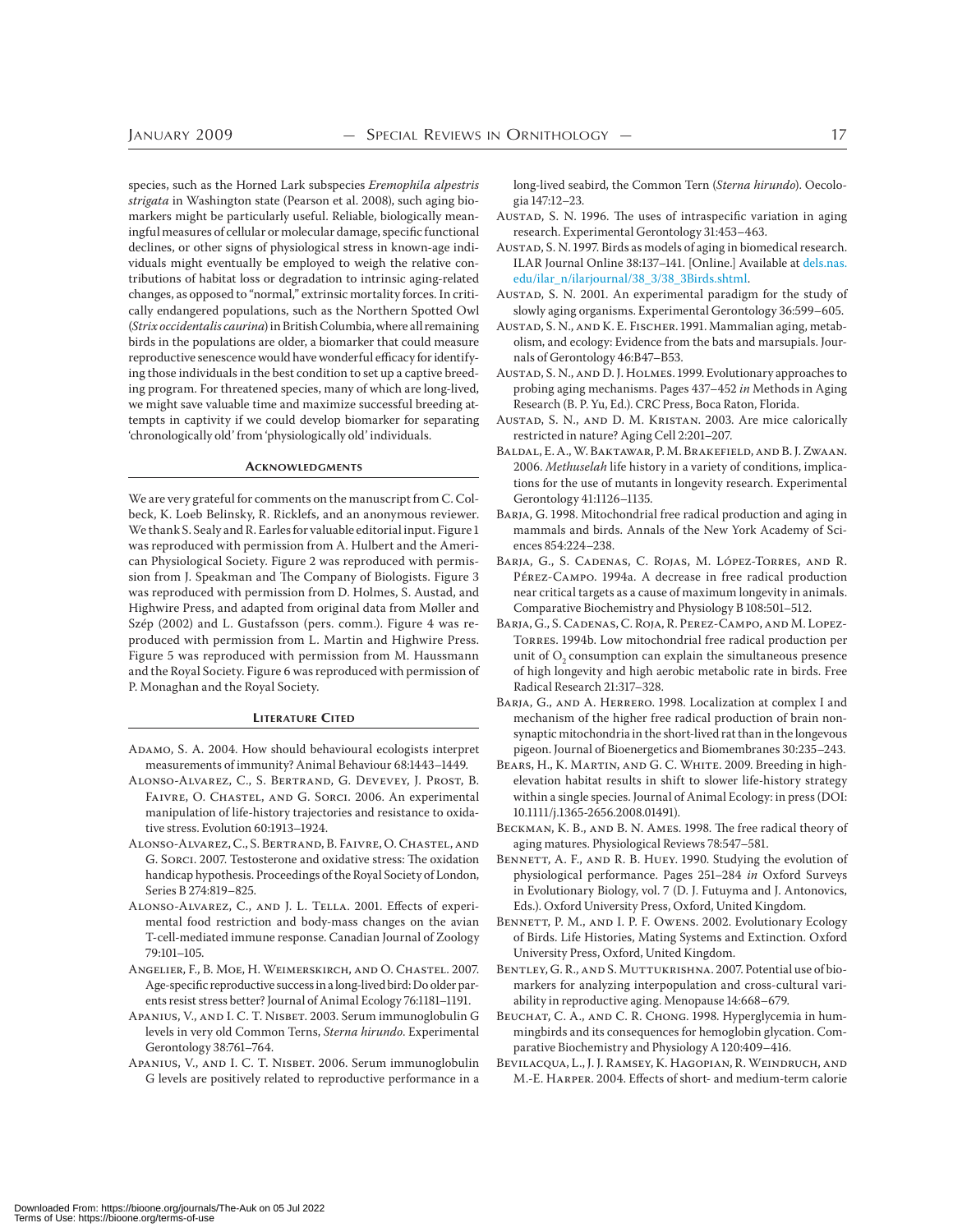restriction on muscle mitochondrial proton leak and reactive oxygen species production. American Journal of Physiology: Endocrinology and Metabolism 286:E852-E861.

- Bevilacqua, L., J. J. Ramsey, K. Hagopian, R. Weindruch, and M. E. HARPER. 2005. Long-term caloric restriction increases UCP3 content but decreases proton leak and reactive oxygen species production in rat skeletal muscle mitochondria. American Journal of Physiology: Endocrinology and Metabolism 289: E429-E438.
- BLACKBURN, E. H. 1991. Structure and function of telomeres. Nature 350:569-573.
- Blount, J. D., N. B. Metcalfe, K. E. Arnold, P. F. Surai, G. L. DEVEVEY, AND P. MONAGHAN. 2003. Neonatal nutrition, adult antioxidant defences and sexual attractiveness in the Zebra Finch. Proceedings of the Royal Society of London, Series B 270:1691– 1696.
- Bonduriansky, R., A. Maklakov, F. Zajitschek, and R. BROOKS. 2008. Sexual selection, sexual conflict and the evolution of ageing and lifespan. Functional Ecology 22:443-453.
- BOTKIN, D. B., AND R. S. MILLER. 1974. Mortality rates and survival of birds. American Naturalist 108:181-192.
- BRAND, M. D. 2000. Uncoupling to survive? The role of mitochondrial inefficiency in ageing. Experimental Gerontology 35:811-820.
- BROMMER, J. E., A. J. WILSON, AND L. GUSTAFSSON. 2007. Exploring the genetics of aging in a wild passerine bird. American Naturalist 170:643-650.
- BRONIKOWSKI, A. M. 2008. The evolution of aging phenotypes in snakes. AGE 30:169-176.
- BRONIKOWSKI, A. M., AND D. E. L. PROMISLOW. 2005. Testing evolutionary theories of aging in wild populations. Trends in Ecology and Evolution 20:271-273.
- Brown-Borg, H. M., K. E. Borg, C. J. Meliska, and A. Bartke. 1996. Dwarf mice and the ageing process. Nature 384:33.
- BRUNET-ROSSINNI, A. K., AND S. N. AUSTAD. 2004. Ageing studies on bats: A review. Biogerontology 5:211-222.
- BRUNET-ROSSINNI, A. K., AND S. N. AUSTAD. 2006. Senescence in wild populations of mammals and birds. Pages 243-266 in Handbook of the Biology of Aging (E. J. Masoro and S. N. Austad, Eds.). Academic Press, Burlington, Massachusetts.
- BUFFENSTEIN, R. 2005. The naked mole-rat: A new long-living model for human aging research. Journal of Gerontology 60A:1369-1377.
- BUFFENSTEIN, R., Y. H. EDREY, T. YANG, AND J. MELE. 2008. The oxidative stress theory of aging: Embattled or invincible? Insights from non-traditional model organisms. AGE 30:99-109.
- Butler, R. N., R. Sprott, H. Warner, J. Bland, R. Feuers, M. Forster, H. Fillit, S. M. Harman, M. Hewitt, and others. 2004. Biomarkers of aging: From primitive organisms to humans. *Journals of Gerontology A. Biological Sciences and Medical Sciences* 59A:B560-B567.
- Cabelof, D. C., J. J. Raffoul, Y. Ge, H. Van Remmen, L. H. MATHERLY, AND A. R. HEYDARI. 2006. Age-related loss of the DNA repair response following exposure to oxidative stress. Journal of Gerontology 61A:427-434.
- CAMPISI, J. 2001. From cells to organisms: Can we learn about aging from cells in culture? Experimental Gerontology 36:607-618.
- CARTER, C. S., AND W. SONNTAG. 2006. Growth hormone, insulinlike growth factor-I, and the biology of aging. Pages 534-569 in

Handbook of the Biology of Aging, 6th ed. (E. J. Masoro and S. N. Austad, Eds.). Academic Press, New York.

- Chaudhuri, A. R., E. M. de Waal, A. Pierce, H. Van Remmen, W. F. WARD, AND A. RICHARDSON. 2006. Detection of protein carbonyls in aging liver tissue: A fluorescence-based proteomic approach. Mechanisms of Ageing and Development 127:849-861.
- Chutter, M. J., I. Blackburn, D. Bonin, J. B. Buchanan, D. Cunnington, L. Feldes, A. Harestad, D. Heppner, L. Kiss, S. LEECH, AND OTHERS. 2007. Guidance and some components of action planning for the Northern Spotted Owl (*Strix occidentalis caurina*) in British Columbia. British Columbia Ministry of Environment, Victoria.
- CICHOŃ, M., J. SENDECKA, AND L. GUSTAFSSON. 2003. Age-related decline in humoral immune function in Collared Flycatchers. Journal of Evolutionary Biology 16:1205-1210.
- CLUTTON-BROCK, T. H., AND K. ISVARAN. 2007. Sex differences in ageing in natural populations of vertebrates. Proceedings of the Royal Society of London, Series B 274:3097-3104.
- Cohen, A. A., K. J. McGraw, P. Wiersma, J. B. Williams, W. D. Robinson, T. R. Robinson, J. D. Brawn, and R. E. Ricklefs. . Interspecific associations between circulating antioxidant levels and life-history variation in birds. American Naturalist 172:178-193.
- CONN, P. M. 2006. Handbook of Models for Human Aging. Academic Press, New York.
- Criscuolo, F., P. Monaghan, L. Nasir, and N. B. Metcalfe. . Early nutrition and phenotypic development: 'Catch-up' growth leads to elevated metabolic rate in adulthood. Proceedings of the Royal Society of London, Series B 275:1565-1570.
- CRISTOFALO, V. J. 1988. Cellular biomarkers of aging. Experimental Gerontology 23:297-307.
- DELANY, M. E., A. B. KRUPKIN, AND M. M. MILLER. 2000. Organization of telomere sequences in birds: Evidence for arrays of extreme length and for in vivo shortening. Cytogenetics and Cell Genetics 90:139-145.
- DOBSON, F. S., AND P. JOUVENTIN. 2007. How slow breeding can be selected in seabirds: Testing Lack's hypothesis. Proceedings of the Royal Society of London, Series B 274:275-279.
- EDNEY, E. B., AND R. W. GILL. 1968. Evolution of senescence and specific longevity. Nature 220:281-282.
- EFFROS, R. B. 2003. Genetic alterations in the ageing immune system: Impact on infection and cancer. Mechanisms of Ageing and Development 124:71-77.
- FALLON, J. A., R. L. COCHRANE, B. DORR, AND H. KLANDORF. 2006. Interspecies comparison of pentosidine accumulation and its correlation with age in birds. Auk 123:870-876.
- FINCH, C. E. 1990. Longevity, Senescence, and the Genome. University of Chicago Press, Chicago, Illinois.
- FINCH, C. E., AND T. B. L. KIRKWOOD. 2000. Chance, Development, and Aging. Oxford University Press, New York.
- FINCH, C. E., M. C. PIKE, AND M. WITTEN. 1990. Slow mortality rate accelerations during aging in some animals approximate that of humans. Science 249:902-905.
- FINKEL, T., AND N. J. HOLBROOK. 2000. Oxidants, oxidative stress and the biology of ageing. Nature  $408:239-247$ .
- Flurkey, K., J. Papaconstantinou, R. A. Miller, and D. E. HARRISON. 2001. Lifespan extension and delayed immune and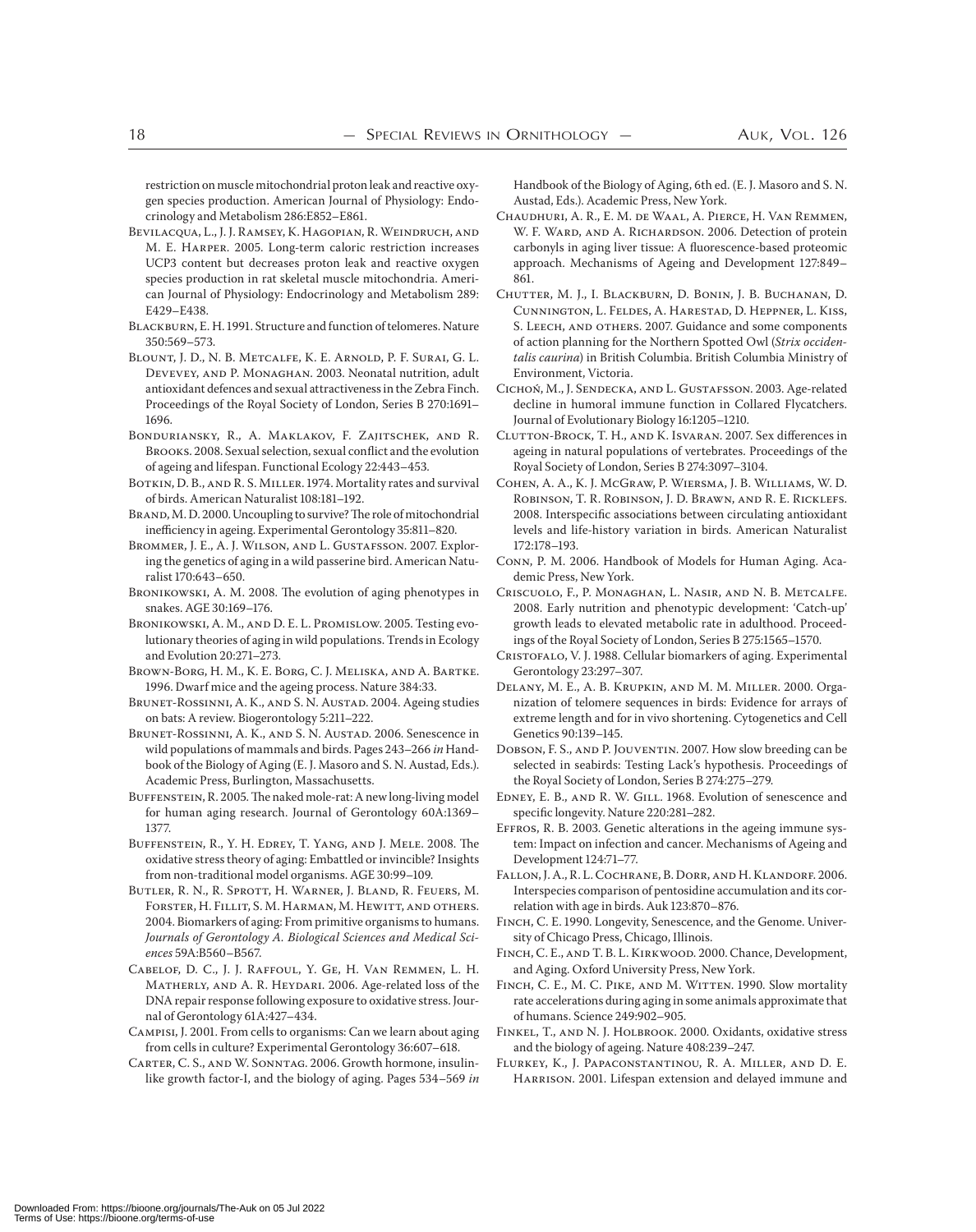collagen aging in mutant mice with defects in growth hormone production. Proceedings of the National Academy of Sciences USA 98:6736-6741.

- Franceschi, C., S. Valensin, F. Fagnoni, C. Barbi, and M. BONAFÈ. 1999. Biomarkers of immunosenescence within an evolutionary perspective: The challenge of heterogeneity and the role of antigenic load. Experimental Gerontology 34:911-921.
- GERHARD, G. S. 2007. Small laboratory fish as models for aging research. Ageing Research Reviews 6:64-72.

GILL, F. B. 2007. Ornithology, 3rd ed. F.H. Freeman, New York.

- GREDILLA, R., A. SANZ, M. LOPEZ-TORRES, AND G. BARJA. 2001. Caloric restriction decreases mitochondrial free radical generation at complex I and lowers oxidative damage to mitochondrial DNA in the rat heart. FASEB Journal 15:1589-1591.
- GRUBECK-LOEBENSTEIN, B., AND G. WICK. 2002. The aging of the immune system. Advances in Immunology 80:243-284.
- Hall, M. E., L. Nasir,, F. Daunt, E. A. Gault, J. P. Croxall, S. WANLESS, AND P. MONAGHAN. 2004. Telomere loss in relation to age and early environment in long-lived birds. Proceedings of the Royal Society of London, Series B 271:1571-1576.
- Hamilton, M. L., Z. Guo, C. D. Fuller, H. Van Remmen, W. F. Ward, S. N. Austad, D. A. Troyer, I. Thompson, and A. RICHARDSON. 2001. A reliable assessment of 8-oxo-2-deoxyguanosine levels in nuclear and mitochondrial DNA using the sodium iodide method to isolate DNA. Nucleic Acids Research 29:2117-2126.
- HARMAN, D. 1956. Aging: A theory based on free radical and radiation chemistry. Journal of Gerontology 11:298-300.
- Harper, J. M., A. T. Galecki, D. T. Burke, and R. A. Miller. . Body weight, hormones and T cell subsets as predictors of life span in genetically heterogeneous mice. Mechanisms of Ageing and Development 125:381-390.
- Harper, J. M., N. Wolf, A. T. Galecki, S. L. Pinkosky, and R. A. MILLER. 2003. Hormone levels and cataract scores as sex-specific, mid-life predictors of longevity in genetically heterogeneous mice. Mechanisms of Ageing and Development 124:801-810.
- HARVEY, P. H., AND M. D. PAGEL. 1991. The Comparative Method in Evolutionary Biology. Oxford University Press, Oxford, United Kingdom.
- Hastie, P., J. Campisi, J. Hoeijmakers, H. van Steeg, and J. VIJG. 2003. Aging and genome maintenance: Lessons from the mouse? Science 299:1355-1359.
- Haussmann, M. F., D. W. Winkler, C. E. Huntington, D. Vleck, C. E. SANNEMAN, D. HANLEY, AND C. M. VLECK. 2005. Cellmediated immunosenescence in birds. Oecologia 145:270-275.
- Haussmann, M. F., D. W. Winkler, K. M. O'Reilly, C. E. Hun-TINGTON, I. C. T. NISBET, AND C. M. VLECK. 2003. Telomeres shorten more slowly in long-lived birds and mammals than in short-lived ones. Proceedings of the Royal Society of London, Series B 270:1387-1392.
- Haussmann, M. F., D. W. Winkler, C. E. Huntington, I. C. T. NISBET, AND C. M. VLECK. 2007. Telomerase activity is maintained throughout the lifespan of long-lived birds. Experimental Gerontology 42:610-618.
- HEIDINGER, B. J., E. D. KETTERSON, AND I. NISBET. 2008. Changes in adrenal capacity contribute to a decline in the stress response with age in a long-lived seabird. General and Comparative Endocrinology 156:564-568.
- HEKIMI, S., AND L. GUARENTE. 2003. Genetics and the specificity of the aging process. Science 299:1351-1354.
- HERRERO, A., AND G. BARJA. 1998.  $H_2O_2$  production of heart mitochondria and aging rate are slower in canaries and parakeets than in mice: Sites of free radical generation and mechanisms involved. Mechanisms of Ageing and Development 103:133-146.
- HERRERO, A., AND G. BARJA. 1999. 8-oxo-deoxyguanosine levels in heart and brain mitochondrial and nuclear DNA of two mammals and three birds in relation to their different rates of aging. Aging (Milano) 11:294-300.
- HOLMES, D. J. 2003. Aging in birds. Pages 201-219 in Aging in Organisms (H. Osiewacz, Ed.). Kluwer Press, Amsterdam.
- HOLMES, D. J., AND S. N. AUSTAD. 1995a. Birds as animal models for the comparative biology of aging: A prospectus. Journal of Gerontology  $A 50: B59 - B66$ .
- HOLMES, D. J., AND S. N. AUSTAD. 1995b. The evolution of avian senescence patterns: Implications for understanding primary aging processes. American Zoologist 35:307-317.
- HOLMES, D. J., AND S. N. AUSTAD. 2004. Declining immunity with age in the wild? Evidence from bird populations. Science of Aging Knowledge Environment 2004:pe22.
- HOLMES, D. J., R. FLÜCKIGER, AND S. N. AUSTAD. 2001. Comparative biology of aging in birds: An update. Experimental Gerontology 36:869-883.
- HOLMES, D. J., AND D. M. KRISTAN. 2008. Comparative and alternative approaches and novel animal models for aging research.  $AGE$  30:63-73.
- HOLMES, D., AND M. A. OTTINGER. 2006. Domestic and wild bird models for the study of aging. Pages 351-365 in Handbook of Models for Human Aging (P. Conn, Ed.). Academic Press, New York.
- Holmes, D. J., M. A. Ottinger, R. E. Ricklefs, and C. E. Finch. 2003a. SOSA-2: Introduction to the Proceedings of the Second Symposium on Organisms with Slow Aging. Experimental Gerontology 38:721-722.
- HOLMES, D. J., S. L. THOMSON, J. WU, AND M. A. OTTINGER. 2003b. Reproductive aging in female birds. Experimental Gerontology 38:751-756.
- HULBERT, A. J. 2003. Life, death and membrane bilayers. Journal of Experimental Biology 206:2303-2311.
- Hulbert, A. J., R. Pamplona, R. Buffenstein, and W. A. BUTTEMER. 2007. Life and death: Metabolic rate, membrane composition, and life span of animals. Physiological Reviews 87:1175-1213.
- Iqbal, M., L. L. Probert, N. H. Alhumadi, and H. Klandorf. 1999. Protein glycosylation and advanced glycosylated endproducts (AGEs) accumulation: An avian solution? Journals of Gerontology A 54:B171-B176.
- JAENSCH, S., L. CULLEN, L. MORTON, AND S. R. RAIDAL. 2001. Normobaric hyperoxic stress in budgerigars: Non-enzymic antioxidants. Comparative Biochemistry and Physiology C 128:181-187.
- JOHNSON, T. E. 2006a. For the special issue: The nematode *Caenorhabditis elegans* in aging research. Experimental Gerontology 41:887-889
- JOHNSON, T. E. 2006b. Recent results: Biomarkers of aging. Experimental Gerontology 41:1243-1246.
- Juola, F. A., M. F. Haussmann, D. C. Dearborn, and C. M. Vleck. . Telomere shortening in a long-lived marine bird: Crosssectional analysis and test of an aging tool. Auk 123:775-783.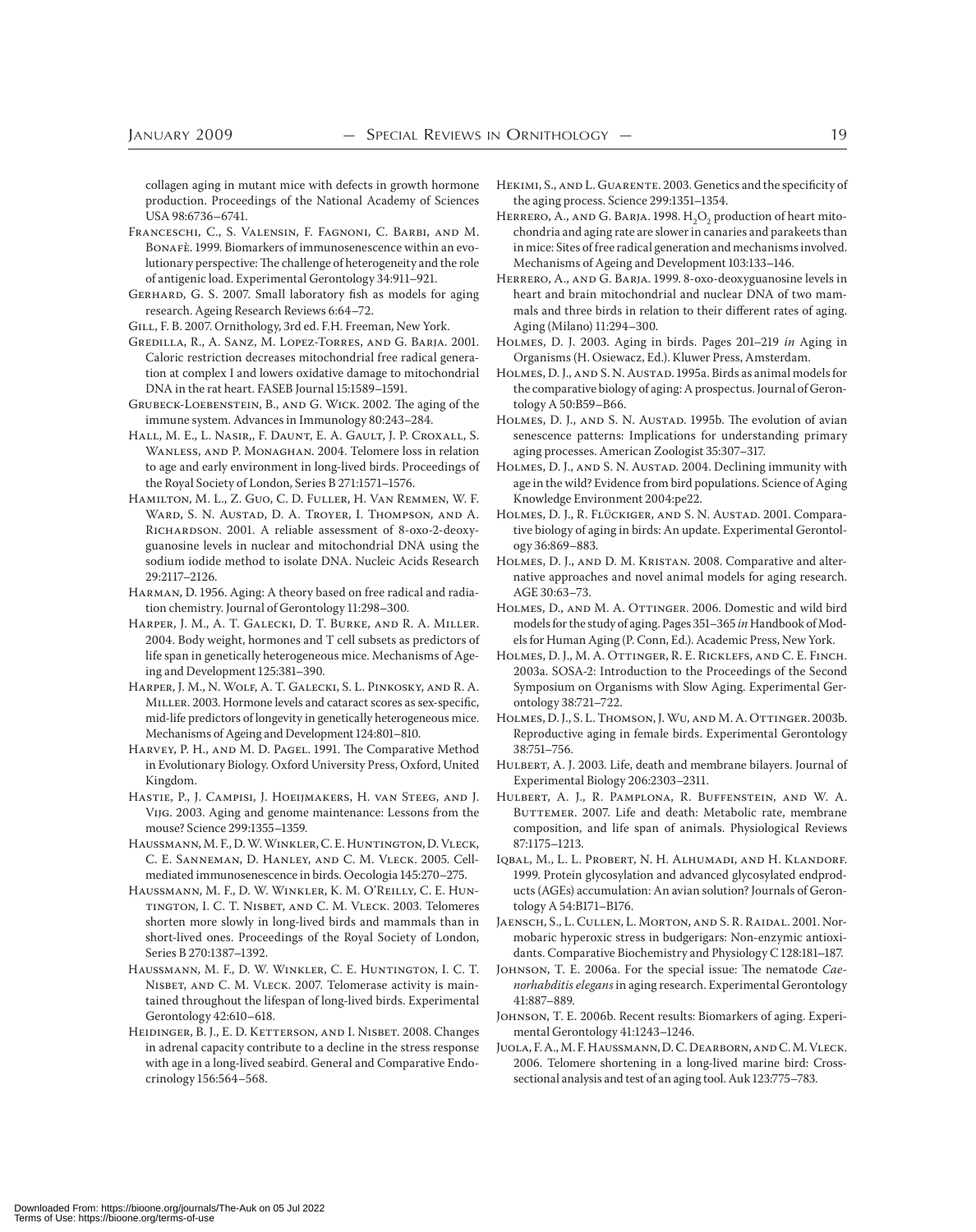- KELLER, L. F., J. M. REID, AND P. ARCESE. 2008. Testing evolutionary models of senescence in a natural population: Age and inbreeding effects on fitness components in song sparrows. Proceedings of the Royal Society of London, Series B 275:597-604.
- KIRKWOOD, T. B. L., AND S. N. AUSTAD. 2000. Why do we age? Nature 408:233-238.
- Klandorf, H., D. S. Rathore, M. Iqbal, X. Shi, and K. Van DYKE. 2001. Accelerated tissue aging and increased oxidative stress in broiler chickens fed allopurinol. Comparative Biochemistry and Physiology C 129:93-104.
- Krtolica, A., S. Parrinello, S. Lockett, P.-Y. Desprez, and J. CAMPISI. 2001. Senescent fibroblasts promote epithelial cell growth and tumorigenesis: A link between cancer and aging. Proceedings of the National Academy of Sciences USA 98:12072-12077.
- KU, H.-H., U. T. BRUNK, AND R. S. SOHAL. 1993. Relationship between mitochondrial superoxide and hydrogen peroxide production and longevity of mammalian species. Free Radical Biology and Medicine 15:621-627.
- KU, H.-H, AND R. S. SOHAL. 1993. Comparison of mitochondrial pro-oxidant generation and anti-oxidant defenses between rat and pigeon: Possible basis of variation in longevity and metabolic potential. Mechanisms of Ageing and Development 72:67-76.
- Kujoth, G. C., A. Hiona, T. D. Pugh, S. Someya, K. Panzer, S. E. Wohlgemuth, T. Hofer, A. Y. Seo, R. Sullivan, W. A. JOBLING, AND OTHERS. 2005. Mitochondrial DNA mutations, oxidative stress, and apoptosis in mammalian aging. Science 309:481-484.
- LAAKSONEN, T., E. KORPIMÄKI, AND H. HAKKARAINEN. 2002. Interactive effects of parental age and environmental variation on the breeding performance of Tengmalm's Owls. Journal of Animal Ecology 71:23-31.
- Lambert, A. J., H. M. Boysen, J. A. Buckingham, T. Yang, A. Podlutsky, S. N. Austad, T. H. Kunz, R. Buffenstein, and M. D. BRAND. 2007. Low rates of hydrogen peroxide production by isolated heart mitochondria associate with long maximum lifespan in vertebrate homeotherms. Aging Cell 6:607-618.
- LAMBERT, A. J., AND M. D. BRAND. 2007. Research on mitochondria and aging, 2006-2007. Aging Cell 6:417-420.
- LAVOIE, E. 2005. Avian immunosenescence. AGE 27:281-285.
- LESNEFSKY, E. J., AND C. L. HOPPEL. 2006. Oxidative phosphorylation and aging. Ageing Research Reviews 5:402-433.
- Levy, T., I. Agoulnik, E. N. Atkinson, X. W. Tong, H. M. Gause, A. Hasenburg, I. B. Runnebaum, E. Stickeler, V. J. Mobus, A. L. KAPLAN, AND D. G. KIEBACK. 1998. Telomere length in human white blood cells remains constant with age and is shorter in breast cancer patients. Anticancer Research 18:1345-1349.
- LITHGOW, G. J. 2006. Why aging isn't regulated: A lamentation on the use of language in aging literature. Experimental Gerontology 41:890-893.
- LITHGOW, G. J., AND G. A. WALKER. 2002. Stress resistance as a determinate of *C. elegans* lifespan. Mechanisms of Ageing and Development 123:765-771.
- LIU, W. 2004. DNA oxidative damage in birds: Measuring, analyzing and comparing. Ph.D. dissertation, Iowa State University, Ames.
- LOCHMILLER, R. L., AND C. DEERENBERG. 2000. Trade-offs in evolutionary immunology: Just what is the cost of immunity? Oikos 88:87-98.
- Lopez-Torres, M., R. Perez-Campo, C. Rojas, S. Cadenas, and G. BARJA. 1993. Maximum life span in vertebrates: Relationship with liver antioxidant enzymes, glutathione system, ascorbate, urate, sensitivity to peroxidation, true malondialdehyde, in vivo  $H_2O_2$ , and basal and maximum aerobic capacity. Mechanisms of Ageing and Development 70:177-199.
- LOZANO, G. A., AND D. B. LANK. 2003. Seasonal trade-offs in cellmediated immunosenescence in ruffs (*Philomachus pugnax*). Proceedings of the Royal Society of London, Series B 270:1203– 1208
- Mansouri, A., F. L. Muller, Y. Liu, R. Ng, J. Faulkner, M. Hamilton, A. Richardson, T.-T. Huang, C. J. Epstein, and H. VAN REMMEN. 2006. Alterations in mitochondrial function, hydrogen peroxide release and oxidative damage in mouse hindlimb skeletal muscle during aging. Mechanisms of Ageing and Development 127:298-306.
- MARTIN, G. M., S. N. AUSTAD, AND T. E. JOHNSON. 1996. Genetic analysis of ageing: Role of oxidative damage and environmental stresses. Nature Genetics 13:25-34.
- MARTIN, K. 1995. Patterns and mechanisms of age-dependent reproduction and survival in birds. American Zoologist 35:340-348.
- MARTIN, K. 2001. Wildlife in alpine and sub-alpine habitats. Pages – *in* Wildlife–Habitat Relationships in Oregon and Washington (D. H. Johnson and T. A. O'Neil, Eds.). Oregon State Press, Corvallis.
- MARTIN, K., AND K. L. WIEBE. 2004. Coping mechanisms of Alpine and Arctic breeding birds: Extreme weather and limitations to reproductive resilience. Integrative and Comparative Biology 44:177-185.
- MARTIN, L. B., II, Z. M. WEIL, AND R. J. NELSON. 2006. Refining approaches and diversifying directions in ecoimmunology. Integrative and Comparative Biology 46:1030-1039.
- MARTIN, T. E. 1987. Food as a limit on breeding birds: A life-history perspective. Annual Review of Ecology and Systematics 18:453-487.
- MARTIN, T. E. 1995. Avian life history evolution in relation to nest sites, nest predation, and food. Ecological Monographs 65:101-127.
- MASORO, E. J. 2001. Dietary restriction: an experimental approach to the study of biology and aging. Pages 396–422 in Handbook of the Biology of Aging, 5th ed. (E. J. Masoro and S. N. Austad, Ed.). Academic Press, New York.
- MASORO, E. J., AND S. N. AUSTAD. 2005. Handbook of the Biology of Aging, 6th ed. Academic Press, New York.
- Matson, K. D., A. A. Cohen, K. C. Klasing, R. E. Ricklefs, AND A. SCHEUERLEIN. 2006a. No simple answers for ecological immunology: Relationships among immune indices at the individual level break down at the species level in waterfowl. Proceedings of the Royal Society of London, Series B 273:815-822.
- MATSON, K. D., B. I. TIELEMAN, AND K. C. KLASING. 2006b. Capture stress and the bactericidal competence of blood and plasma in five species of tropical birds. Physiological and Biochemical Zoology 79:556-564.
- MEITES, J. 1988. Neuroendocrine biomarkers of aging in the rat. Experimental Gerontology 23:349-358.
- METCALFE, N. B., AND P. MONAGHAN. 2001. Compensation for a bad start: Grow now, pay later? Trends in Ecology and Evolution 16:254-260.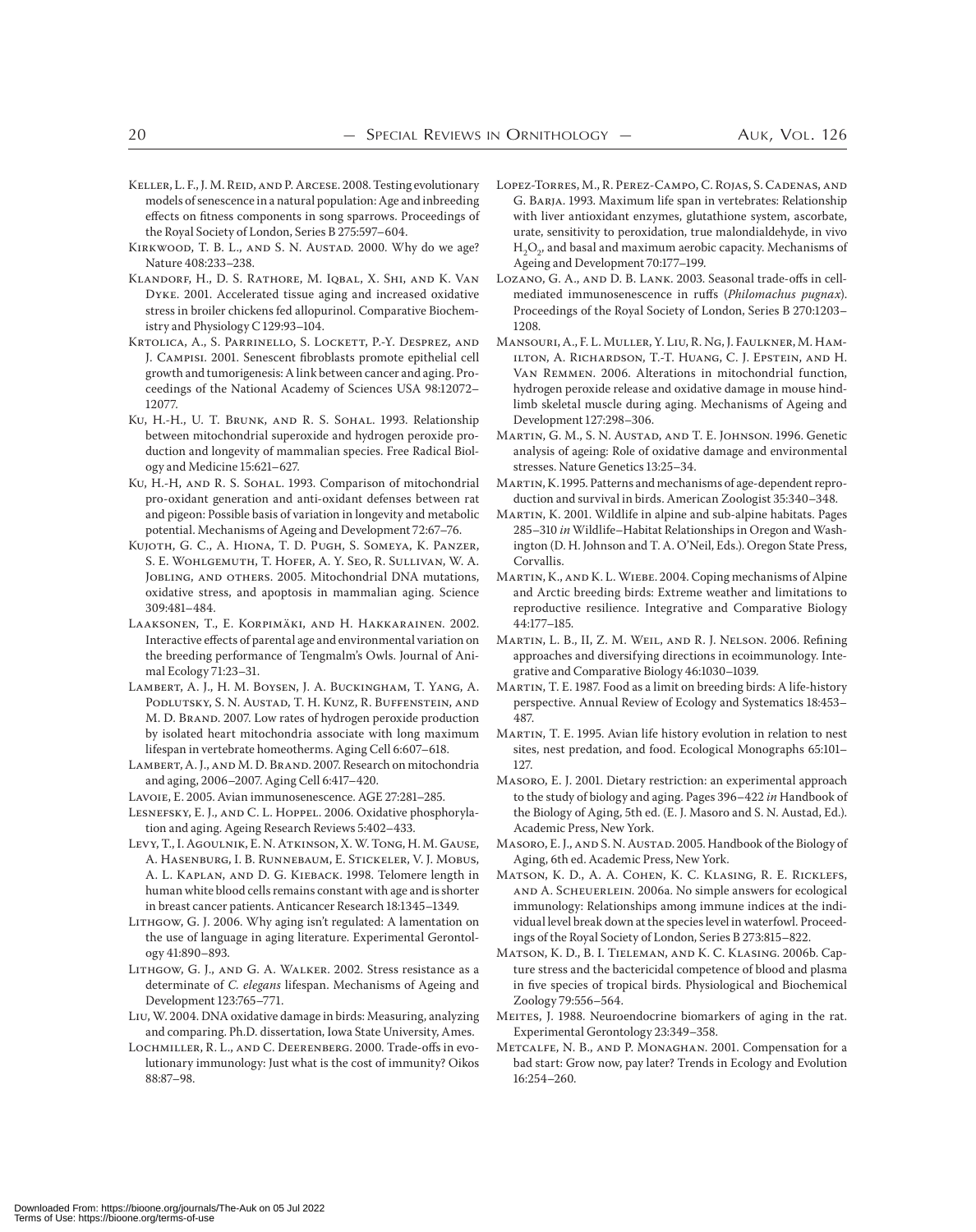- METCALFE, N. B., AND P. MONAGHAN. 2003. Growth versus lifespan: Perspectives from evolutionary ecology. Experimental Gerontology 38:935-940.
- MILLER, R. A. 2001. Biomarkers of aging: Prediction of longevity by using age-sensitive T-cell subset determinations in a middleaged, genetically heterogeneous mouse population. Journal of Gerontology 56A:B180-186.
- Miller, R. A., S. B. Berger, D. T. Burke, A. Galecki, G. G. Garcia, J. M. Harper, and A. A. Sadighi Akha. 2005. T cells in aging mice: Genetic, developmental, and biochemical analyses. Immunological Reviews 205:94-103.
- Møller, A. P. 2007. Senescence in relation to latitude and migration in birds. Journal of Evolutionary Biology 20:750-757.
- Møller, A. P., F. de Lope, and N. Saino. 2005. Reproduction and migration in relation to senescence in the Barn Swallow *Hirundo*  rustica: A study of avian 'centenarians.' AGE 27:307-318.
- MØLLER, A. P., AND T. SzÉP. 2002. Survival rate of adult Barn Swallows *Hirundo rustica* in relation to sexual selection and reproduction. Ecology 83:2220-2228.
- Monaghan, P., A. Charmantier, D. H. Nussey, and R. E. Rick-LEFS. 2008. The evolutionary ecology of senescence. Functional Ecology 22:371-378.
- MONAGHAN, P., AND M. F. HAUSSMANN. 2006. Do telomere dynamics link lifestyle and lifespan? Trends in Ecology and Evolution 21:47-53.
- MONNIER, V. M. 1990. Nonenzymatic glycosylation, the Maillard reaction and the aging process. Journal of Gerontology A 45: B105-B111.
- Monnier, V. M., J. F. Fogarty, C. S. Monnier, and D. R. Sell. 1999. Glycation, glycoxidation, and other Maillard reaction products. Pages 657-681 in Methods in Aging Research (B. P. Yu, Ed.). CRC, Boca Raton, Florida.
- Muller, F. L., M. S. Lustgarten, Y. Jang, A. Richardson, and H. VAN REMMEN. 2007. Trends in oxidative aging theories. Free Radical Biology and Medicine 43:477-503.
- Nanda, I., D. Schrama, W. Feichtinger, T. Haaf, M. Schartl, AND M. SCHMID. 2002. Distribution of telomeric (TTAGGG)<sub>n</sub> sequences in avian chromosomes. Chromosoma 111:215-227.
- NEWTON, I. 1989. Lifetime Reproduction in Birds. Academic Press, London.
- NEWTON, I., AND P. ROTHERY. 1997. Senescence and reproductive value in sparrowhawks. Ecology 78:1000-1008.
- NEWTON, I., AND P. ROTHERY. 2002. Age-related trends in different aspects of the breeding performance of individual female Eurasian Sparrowhawks (Accipiter nisius). Auk 119:  $735 - 748.$
- NISBET, I. C. T., V. APANIUS, AND M. S. FRIAR. 2002. Breeding performance of very old Common Terns. Journal of Field Ornithology 73:117-124.
- Nisbet, I. C. T., C. E. Finch, N. Thompson, E. Russek-Cohen, J. A. PROUDMAN, AND M. A. OTTINGER. 1999. Endocrine patterns during aging in the Common Tern (*Sterna hirundo*). General and Comparative Endocrinology 114:279-286.
- NORRIS, K., AND M. R. EVANS. 2000. Ecological immunology: Life history trade-offs and immune defense in birds. Behavioral Ecology 11:19-26.
- Nussey, D. H., T. Coulson, M. Festa-Bianchet, and J.-M. Gail-LARD. 2008. Measuring senescence in wild animal populations:

Towards a longitudinal approach. Functional Ecology 22:393-406.

- Ogburn, C. E., S. N. Austad, D. J. Holmes, J. V. Kiklevich, K. GOLLAHON, P. S. RABINOVITCH, AND G. M. MARTIN. 1998. Cultured renal epithelial cells from birds and mice: Enhanced resistance of avian cells to oxidative stress and DNA damage. Journal of Gerontology A 53:B287-B292.
- Ogburn, C. E., K. Carlberg, M. A. Ottinger, D. J. Holmes, G. M. MARTIN, AND S. N. AUSTAD. 2001. Exceptional cellular resistance to oxidative damage in long-lived birds requires active gene expression. Journal of Gerontology 56A:B468-B474.
- O'HARE, T. H., AND M. E. DELANY. 2005. Telomerase gene expression in the chicken: Telomerase RNA (TR) and reverse transcriptase (TERT) transcript profiles are tissue-specific and correlate with telomerase activity. AGE 27:257-266.
- OTTINGER, M. A. 1991. Neuroendocrine and behavioral determinants of reproductive aging. Critical Reviews in Poultry Biology 3:131-142.
- OTTINGER, M. A. 2001. Quail and other short-lived birds. Experimental Gerontology 36:859-868.
- Ottinger, M. A., M. Mobarek, M. Abdelnabi, G. Roth, J. PROUDMAN, AND D. K. INGRAM. 2005. Effects of calorie restriction on reproductive and adrenal systems in Japanese Quail: Are responses similar to mammals, particularly primates? Mechanisms of Ageing and Development 126:967-975.
- Ottinger, M. A., M. Abdelnabi, Q. Li, K. Chen, N. Thompson, N. Harada, C. Viglietti-Panzica, and G. C. Panzica. . The Japanese Quail: A model for studying reproductive aging of hypothalamic systems. Experimental Gerontology 39:1679-1693.
- OTTINGER, M. A., I. C. T. NISBET, AND C. E. FINCH. 1995. Aging and reproduction: Comparative endocrinology of the Common Tern and Japanese Quail. American Zoologist 35:299-306.
- Ottinger, M. A., N. Thompson, Y. Fan, G. C. Panzica, C. VIGLIETTI-PANZICA, AND Q. LI. 1997. Gonadotropin-releasing hormone (cGnRh-) and neuropeptide systems reflect endocrine and behavioral changes during reproductive aging. Pages 91 *in* Perspectives in Avian Endocrinology (S. Harvery and R. J. Etches, Eds.). Arrowsmith, Bristol, United Kingdom.
- Palacios, M. G., J. E. Cunnick, D. W. Winkler, and C. M. VLECK. 2007. Immunosenescence in some but not all immune components in a free-living vertebrate, the Tree Swallow. Proceedings of the Royal Society of London, Series B 274:951-957.
- PALACIOS, M. G., AND T. E. MARTIN. 2006. Incubation period and immune function: A comparative field study among coexisting birds. Oecologia 146:505-512.
- Pamplona, R., M. Portero-Otin, J. R. Requena, S. R. Thorpe, A. HERRERO, AND G. BARJA. 1999. A low degree of fatty acid unsaturation leads to lower lipid peroxidation and lipoxidationderived protein modification in heart mitochondria of the longevous pigeon than in the short-lived rat. Mechanisms of Ageing and Development 106:283-96.
- Pamplona, R., M. Portero-Otin, A. Sanz, V. Ayala, E. Vasi-LEVA, AND G. BARJA. 2005. Protein and lipid oxidative damage and complex I are lower in the brain of budgerigar and canaries than in mice. Relation to aging rate. AGE  $27:267-280$ .
- PARTRIDGE, L., AND N. H. BARTON. 1993. Optimality, mutation and the evolution of ageing. Nature 362:305-311.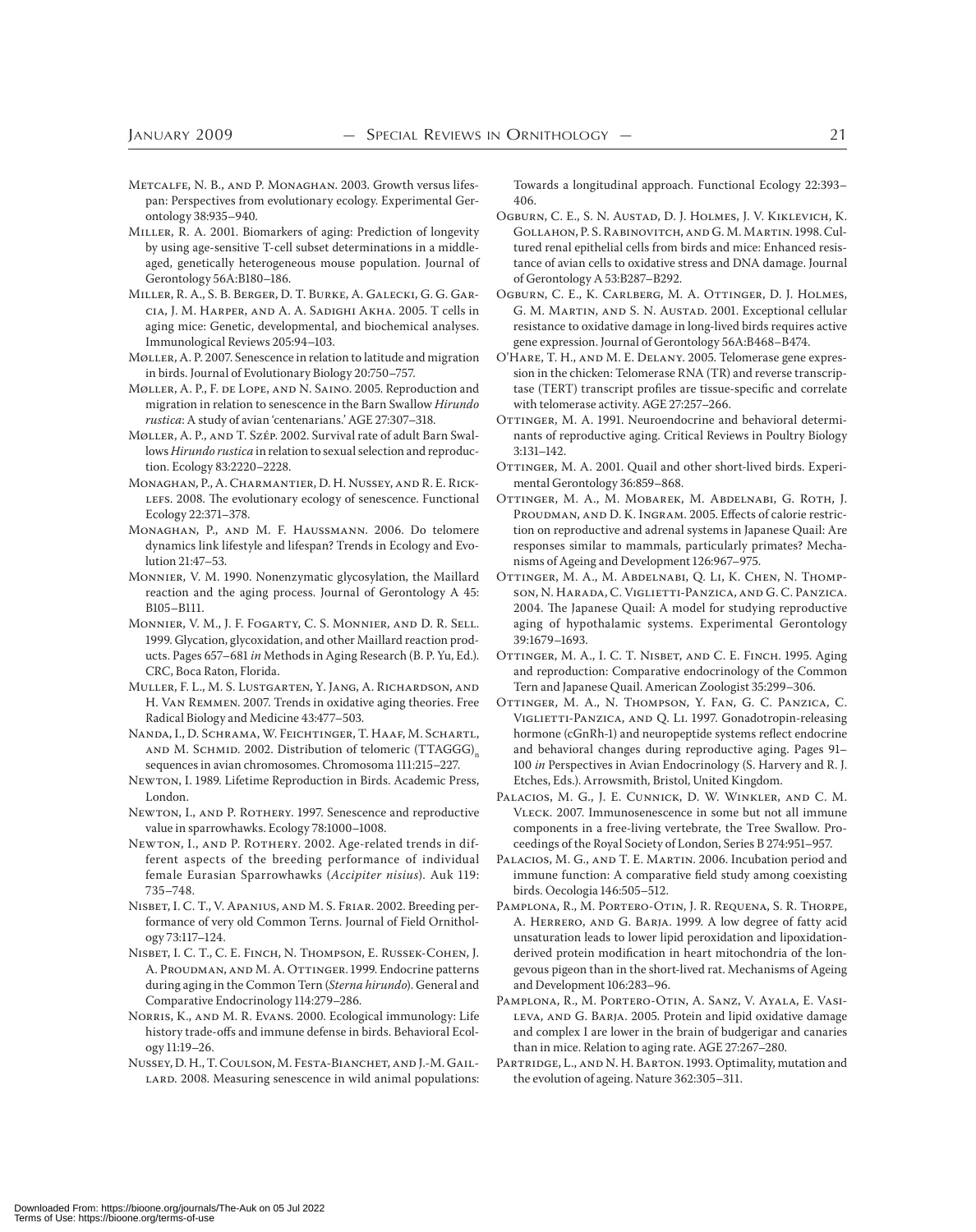- PARTRIDGE, L., D. GEMS, AND D. J. WITHERS. 2005. Sex and death: What is the connection? Cell 120:461-472.
- Pauliny, A., R. H. Wagner, J. Augustin, T. Szép, and D. BLOMQVIST. 2006. Age-independent telomere length predicts fitness in two bird species. Molecular Ecology  $15:1681-1687$ .

PEARL, R. 1928. The Rate of Living. Knopf, New York.

- PEARSON, S. F., A. F. CAMFIELD, AND K. MARTIN. 2008. Streaked Horned Lark (*Eremophila alpestris strigata*) fecundity, survival, population growth and site fidelity: Research progress report. [Online.] Washington Department of Fish and Wildlife, Wildlife Science Division, Olympia. Available at southsoundprairies.org/ documents/STHLfecunditysurvivalpopgrowthandsitefidelity\_ 2008.pdf.
- Perez-Campo, R., M. López-Torres, S. Cadenas, C. Rojas, and G. BARJA. 1998. The rate of free radical production as a determinant of the rate of aging: Evidence from the comparative approach. Journal of Comparative Physiology B 168:149-158.
- PINKSTON, J. M., D. GARIGAN, M. HANSEN, AND C. KENYON. 2006. Mutations that increase the life span of *C. elegans* inhibit tumor growth. Science 313:971-975.
- PLETCHER, S. D. 1999. Model fitting and hypothesis testing for age-specific mortality data. Journal of Evolutionary Biology 12:430-439
- Portero-Otín, M., J. R. Requena, M. J. Bellmunt, V. Ayala, and R. PAMPLONA. 2004. Protein nonenzymatic modifications and proteasome activity in skeletal muscle from the short-lived rat and long-lived pigeon. Experimental Gerontology 39:1527-1535.
- PRIEST, N. K., B. MACKOWIAK, AND D. E. L. PROMISLOW. 2002. The role of parental age effects on the evolution of aging. Evolution 56:927-935.
- PROMISLOW, D. E. L. 1991. Senescence in natural populations of mammals: A comparative study. Evolution 45:1869-1887.
- PROMISLOW, D. E. L. 2004. Mate choice, sexual conflict, and evolution of senescence. Behavior Genetics 33:191-201.
- PROMISLOW, D. E. L., K. M. FEDORKA, AND J. M. S. BURGER. 2006. Evolutionary biology of aging: Future directions. Pages 217-242 *in* Handbook of the Biology of Aging (E. J. Masoro and S. N. Austad, Ed.). Academic Press, New York.
- Promislow, D. E. L., R. D. Montgomerie, and T. E. Martin. . Mortality costs of sexual dimorphism in birds. Proceedings of the Royal Society of London, Series B 250:143-150.
- PUGESEK, B. H., AND K. L. DIEM. 1983. A multivariate study of the relationship of parental age to reproductive success in California gulls. Ecology 64:829-839.
- Reed, T. E., L. E. B. Kruuk, S. Wanless, M. Frederiksen, E. J. A. CUNNINGHAM, AND M. P. HARRIS. 2008. Reproductive senescence in a long-lived seabird: Rates of decline in late-life performance are associated with varying costs of early reproduction. American Naturalist 171:E89-E101.
- REZNICK, D. N. 2005. The genetic basis of aging: An evolutionary biologist's perspective. Science of Aging Knowledge Environment 2005:pe7.
- Reznick, D. N., M. J. Bryant, D. Roff, C. K. Ghalambor, and D. E. GHALAMBOR. 2004. Effect of extrinsic mortality on the evolution of senescence in guppies. Nature 431:1095-1099.
- RICKLEFS, R. E. 1973. Fecundity, mortality, and avian demography. Pages 366-435 in Breeding Biology of Birds (D. S. Farner, Ed.). National Academy of Science, Washington, D.C.
- RICKLEFS, R. E. 1990. Seabird life histories and the marine environment: Some speculations. Colonial Waterbirds 13:1-6.
- RICKLEFS, R. E. 1998. Evolutionary theories of aging: Confirmation of a fundamental prediction, with implications for the genetic basis and evolution of life span. American Naturalist 152:24-44.
- RICKLEFS, R. E. 2000a. Density dependence, evolutionary optimization, and the diversification of avian life histories. Condor 102:  $9 - 22$
- RICKLEFS, R. E. 2000b. Intrinsic aging-related mortality in birds. Journal of Avian Biology 31:103-111.
- RICKLEFS, R. E. 2008. The evolution of senescence from a comparative perspective. Functional Ecology 22:379-392.
- RICKLEFS, R. E., AND C. D. CADENA. 2007. Lifespan is unrelated to investment in reproduction in populations of mammals and birds in captivity. Ecology Letters 10:867-872.
- RICKLEFS, R. E., AND C. E. FINCH. 1995. Aging: A Natural History. Scientific American Library, New York.
- RICKLEFS, R. E., AND A. SCHEUERLEIN. 2003. Life span in the light of avian life histories. Population and Development Review  $(Supplement):71-98.$
- RICKLEFS, R. E., A. SCHEUERLEIN, AND A. COHEN. 2003. Agerelated patterns of fertility in captive populations of birds and mammals. Experimental Gerontology 38:741-745.
- RICKLEFS, R. E., AND M. WIKELSKI. 2002. The physiology/lifehistory nexus. Trends in Ecology and Evolution 17:462-468.
- ROCKWELL, R. F., C. S. FINDLAY, AND F. COOKE. 1985. Life history studies of the Lesser Snow Goose V.: Temporal effects on agespecific fecundity. Condor 87:142-143.
- ROFF, D. A. 2002. Life History Evolution. Sinauer Associates, Sunderland, Massachusetts.
- ROSE, M. R. 1991. Evolutionary Biology of Aging. Oxford University Press, New York.
- SÆTHER, B.-E. 1988. Pattern of covariation between life-history traits of European birds. Nature 331:616-617.
- Saino, N., R. Ambrosini, R. Martinelli, and A. P. Møller. . Mate fidelity, senescence in breeding performance and reproductive trade-offs in the Barn Swallow. Journal of Animal Ecology 71:309-319.
- Saino, N., R. P. Ferrari, M. Romano, D. Robelini, and A. P. Møller. 2003. Humoral immune response in relation to senescence, sex and sexual ornamentation in the Barn Swallow (*Hirundo rustica*). Journal of Evolutionary Biology 16:1127-1134.
- SANDERCOCK, B. K., K. MARTIN, AND S. J. HANNON. 2005a. Demographic consequences of age-structure in extreme environments: Population models for Arctic and Alpine Ptarmigan. Oecologia 146:13-24.
- SANDERCOCK, B. K., K. MARTIN, AND S. J. HANNON. 2005b. Life history strategies in extreme environments: Comparative demography of Arctic and Alpine Ptarmigan. Ecology 86:2176-2186.
- SHAY, J. W., AND I. B. RONINSON. 2004. Hallmarks of senescence in carcinogenesis and cancer therapy. Oncogene 23:2919-2933.
- SHAY, J. W., AND W. E. WRIGHT. 2001. Aging. When do telomeres matter? Science 291:839-840.
- SHAY, J. W., AND W. E. WRIGHT. 2005. Senescence and immortalization: Role of telomeres and telomerase. Carcinogenesis 26:867-874.
- SONNTAG, W. E., C. S. CARTER, Y. IKENO, K. EKENSTEDT, C. S. Carlson, R. F. Loeser, S. Chakrabarty, S. Lee, C. Bennett, R. INGRAM, AND OTHERS. 2005. Adult-onset growth hormone